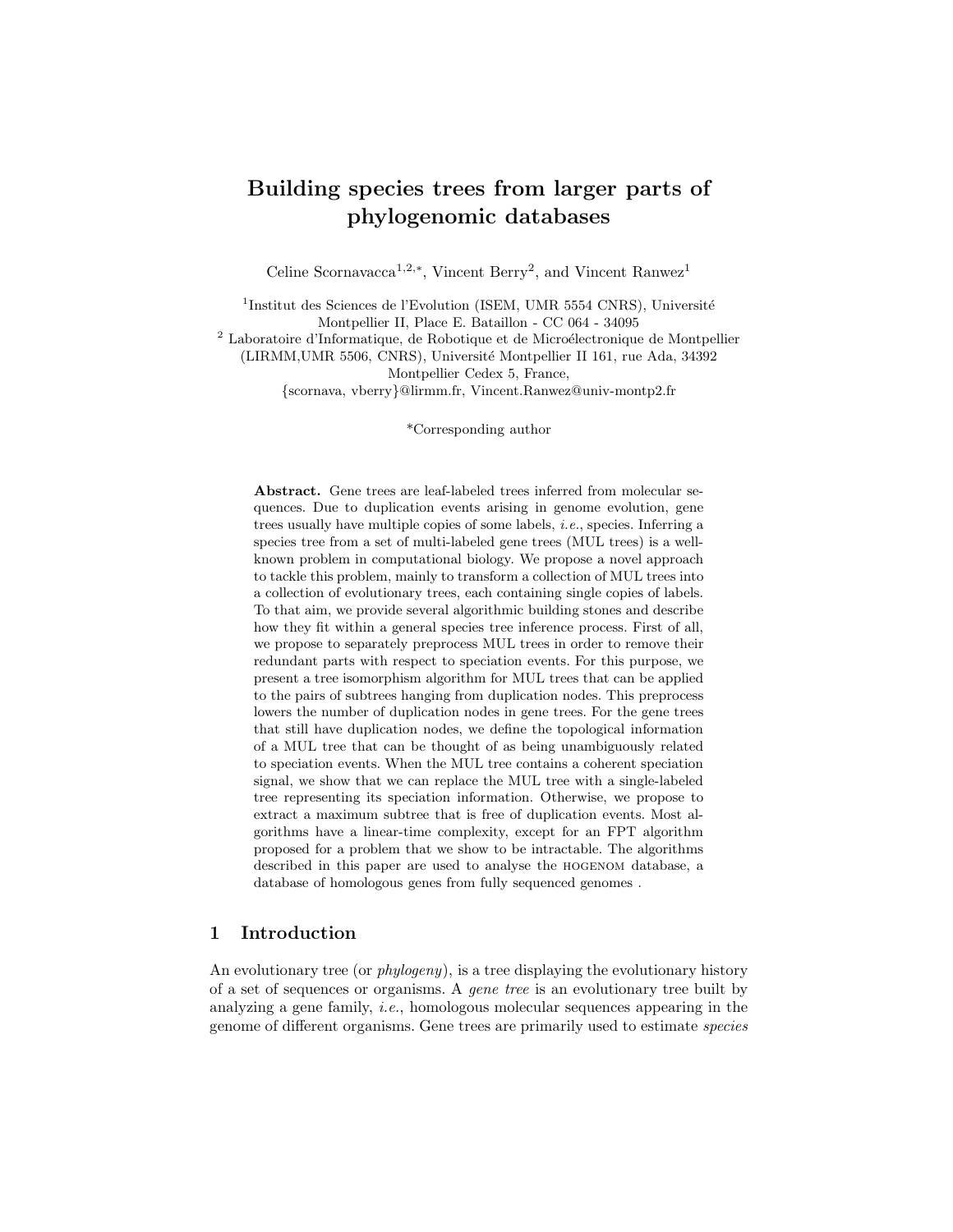trees, i.e., trees displaying the evolutionary relationships among studied species. Unfortunately, most gene trees can significantly differ from the species tree for methodological or biological reasons, such as long branch attraction, lateral gene transfers, deep gene coalescence and, principally, gene duplications and losses [1]. For this reason, species trees are usually estimated from a large number of gene trees.

Inferring a species tree from gene trees is mostly done in a two-step approach. First, a micro-evolutionary model that takes into account events affecting individual sites is used to infer the gene trees. The species tree is then inferred on the basis of a macro-evolutionary model, *i.e.*, minimizing the number of transfer, duplication and loss events [2–6]. To produce more biologically meaningful trees, unified models have been proposed in which the micro and macro-evolutionary dimensions are entangled [7–9]. However, it is difficult to determine how to incorporate events occurring on different spatial and temporal scales, as well as belonging to neutral and non-neutral processes, in a single model [9]. Lately, a hybrid approach has been proposed, where a first draft of a species tree is inferred with a micro-evolutionary model, the most uncertain parts of which are then corrected according to a macro-evolutionary model [9].

In this paper, we propose instead to take advantage of the very large number of gene trees present in recent phylogenomic projects to avoid entering into the detail of all possible macro-evolutionary scenarios (e.g. is a parsimony approach always justified? Should only the most parsimonious scenario be retained?). We propose to extract the non-ambiguous part of the topological information contained in the gene trees, *i.e.*, that resulting from speciation events as opposed to duplication events, and then apply a traditional supertree method letting the weight of evidence decide in favor of one candidate species tree [10–12].

This approach is only possible when the number of gene trees is very large, and indeed this is now the case in projects such as the HOMOLENS database (http://pbil.univ-lyon1.fr/databases/homolens.php) and the HOGENOM database (http://pbil.univ-lyon1.fr/databases/hogenom.php) storing several thousands of gene trees. In the release 04 of these databases, respectively  $51\%$  and  $71\%$  of gene families have paralogous sequences, *i.e.*, sequences where duplications and losses have actually taken place. Currently, these gene families are discarded when inferring a supertree of the concerned species. Disentangling information derived from speciation events from that resulting from duplication events would thus provide more information for species tree inference.

Supertree methods combine source trees whose leaves are labeled with individual species into a larger species tree. The source trees are *single-labeled*, i.e., each species labels at most one leaf. Note that, by definition, the inferred supertree is also single-labeled. In contrast, gene trees are usually multi-labeled, i.e., a single species can label more than one leaf, since duplication events almost always resulted in the presence of several copies of the genes in the species genomes. The task we therefore have to solve is to extract the largest amount of unambiguous topological information from the multi-labeled gene trees under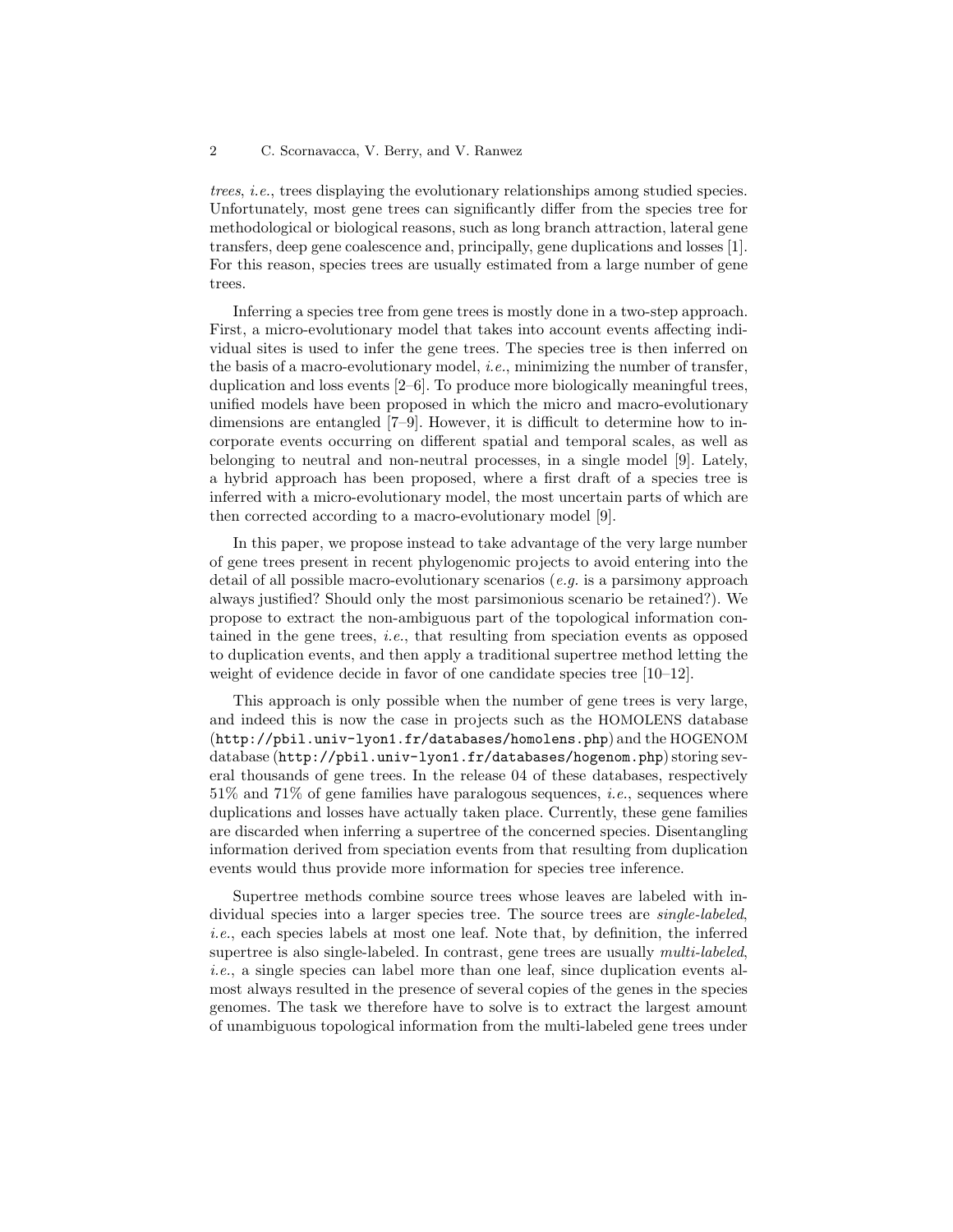

Fig. 1. An example of MUL tree with one odn indicated by a black square

the form of single-labeled trees. This paper presents a number of results in this direction, that all play a role in the general scheme that is fully described below.

First of all, we propose to separately preprocess MUL trees in order to remove their redundant parts with respect to speciation events. For this purpose, we extend the tree isomorphism algorithm of [13] making it applicable to MUL trees while preserving a linear running time (section 3). This algorithm is then applied to the pairs of subtrees hanging from duplication nodes in MUL trees. This preprocess lowers the number of duplication nodes in gene trees. We also give in passing a linear time algorithm to identify duplication nodes in MUL trees (section 2.1). For the gene trees that still have duplication nodes, we define a set  $\mathcal R$  of triplets (binary rooted trees on three leaves [14, 12]) containing the topological information of a MUL tree that can be thought of as being unambiguously related to speciation events. We show that this set of triplets can be computed in  $O(|\mathcal{R}|)$  time (section 4). When this set is compatible, the MUL tree contributes a coherent topological signal to build the species tree. In such a case, we can replace the MUL tree with a single-labeled tree representing its associated set of triplets by using the AncestralBuild algorithm [17] (section 4) or the PhySIC algorithm [24] (section 7). In section 4 we also show that it is possible to check the auto-coherency of a binary MUL tree M by using a triplet set whose size is at most equal to the number of speciation nodes of M. When a MUL tree is not auto-coherent, we propose to extract a maximum subtree that is both autocoherent and free of duplication events. Surprisingly, this optimization problem can be solved in linear time (section 5). When extracting largest single-labeled subtrees from MUL trees it is possible to obtain an incompatible collection, when a compatible collection could have been obtained by choosing subtrees of MUL trees in a coordinated way. However, solving this problem is computationally harder, as we show by providing an NP-completeness proof (section 6). The algorithms described in this paper are used to analyse the hogenom database, a database of homologous genes from fully sequenced genomes (section 7).

### 2 Preliminaries

In this paper we focus on rooted binary multi-labeled (MUL) trees. Let M be a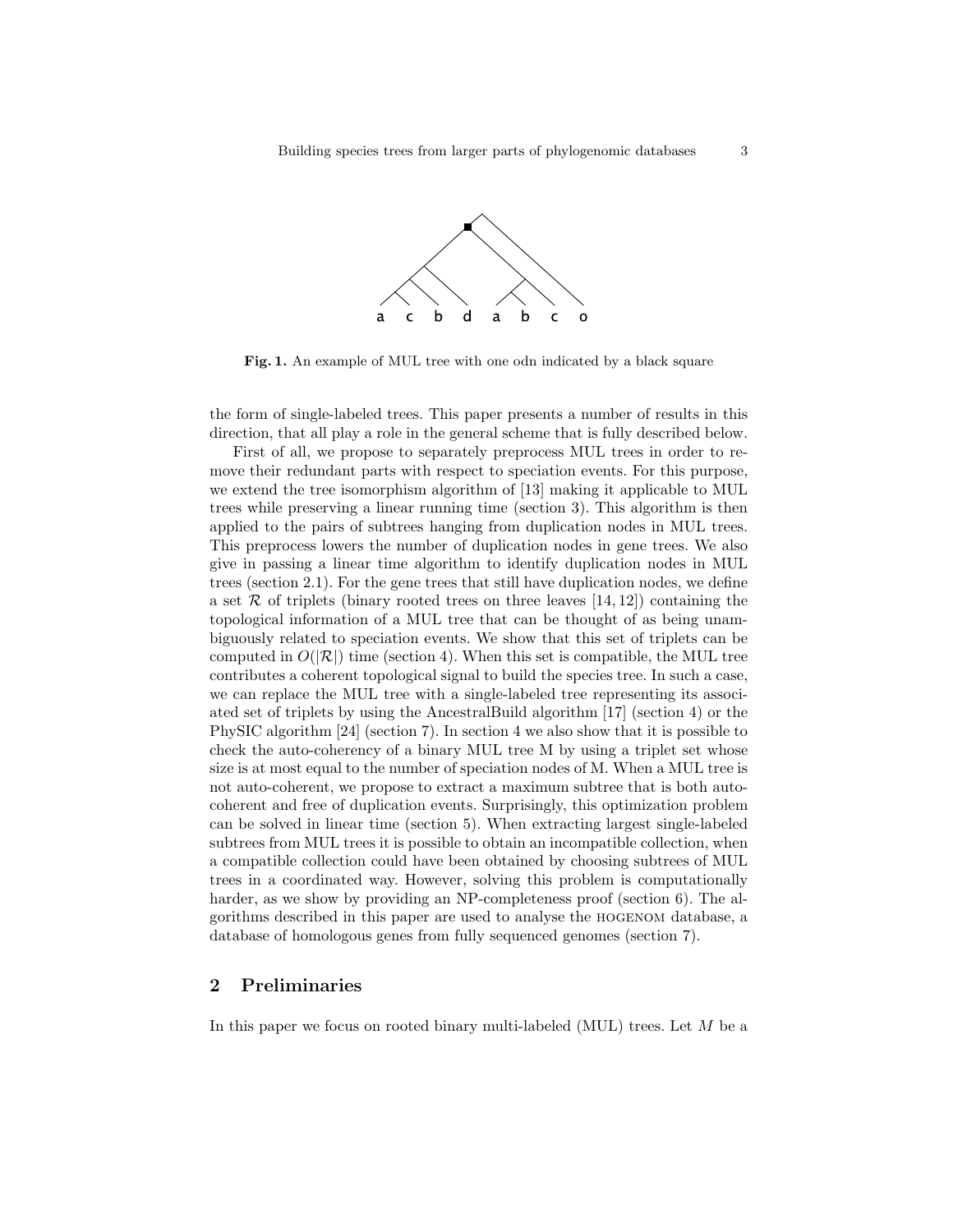MUL tree and v a node of M. If v is a leaf node, we denote by  $l_v$  its label. The set of leaf nodes of M is denoted by  $\mathcal{L}(M)$ . If v is an internal node, denote by  $v_1$  and  $v_2$  the two sons of v and by sons(v) the set  $\{v_1, v_2\}$ . We define by  $M_v$ the subtree with v as root and by  $L(v)$  the multiset of labels of  $M_v$ . We denote by  $L(M)$  the multiset  $L(root(M))$ .

**Definition 1.** A node v of M is called an **observed duplication** node  $($ odn) if the intersection of  $L(v_1)$  and  $L(v_2)$  is not empty.

Note that, for an odn v,  $L(v)$  will always contain some label more than once. We denote by  $\mathcal{D}(M)$  the set of odn. A label  $l \in L(M)$  is a repeated label for M iff the label l occurs more than once in  $L(M)$ . We say that f is a repeated leaf for M iff  $L(f)$  is a repeated label.

### 2.1 Computing  $\mathcal{D}(M)$  in Linear Time

The easiest way to compute  $\mathcal{D}(M)$  is checking for each node v if the sets  $L(v_1)$ and  $L(v_2)$  have at least one label in common; in the case of a positive answer, v is inserted in  $\mathcal{D}(M)$ . The complexity of this approach is  $O(n^2)$ , since it requires computing  $O(n)$  intersections of two lists of  $O(n)$  elements. The algorithm 1 uses the lca to find the set of odn  $\mathcal{D}(M)$  and requires only linear time. To demonstrate the correctness of algorithm 1, we need to determine some relationships between the lca and the odn.

Lemma 1. A node is an odn if and only if it is the lca of at least two repeated leaves m and p.

*Proof.* Indeed, from the definition 1, v is an odn iff  $L(v_1) \cap L(v_2) \neq \emptyset$ . Therefore, there exist two leaf nodes m and p with  $m \in M_{v_1}$  and  $p \in M_{v_2}$  such that  $l_m = l_p$ . Thus  $v$  is a common ancestor of the two leaves  $m$  and  $p$  with the same label. Now, m and p belong to two different subtrees having v as father ( $m \in M_{v_1}$  and  $p \in M_{v_2}$ , hence v is their lowest common ancestor in M. Reciprocally, if v is the lca of two leaves m and p with the same label, this means that  $L(v_1) \cap L(v_2)$  $\neq \emptyset$ , then v is an odn according to definition 1. □

According to Lemma 1, we can search for the lca of any two leaves  $m$  and  $p$ with the same label. To determine the lca between multiple pairs of nodes, one can use an algorithm in  $[15]$  which preprocesses a data structure in  $O(n)$  time, where n is the number of nodes and returns the lca of any two specific nodes from the data structure in  $O(1)$ . We still have  $O(n^2)$  of these couples, and even constant time for each gives an  $O(n^2)$  total complexity. However, since there are only  $O(n)$  odn, checking the lca of any pair of leaves computes the same lca several times. A smarter approach is used in algorithm 1: first of all, the subtrees of  $M$  are ordered from the left to the right in an arbitrary way. Then, each repeated leaf, starting from the left of the tree and moving to the right, is tagged with the repeated label followed by its occurrence number. Then, for each repeated label e, the lca of any two successive occurrences of e,  $e_i$  and  $e_{i+1}$  is inserted in  $\mathcal{D}(M)$ . This leads to a linear time complexity. Indeed, we have  $O(n)$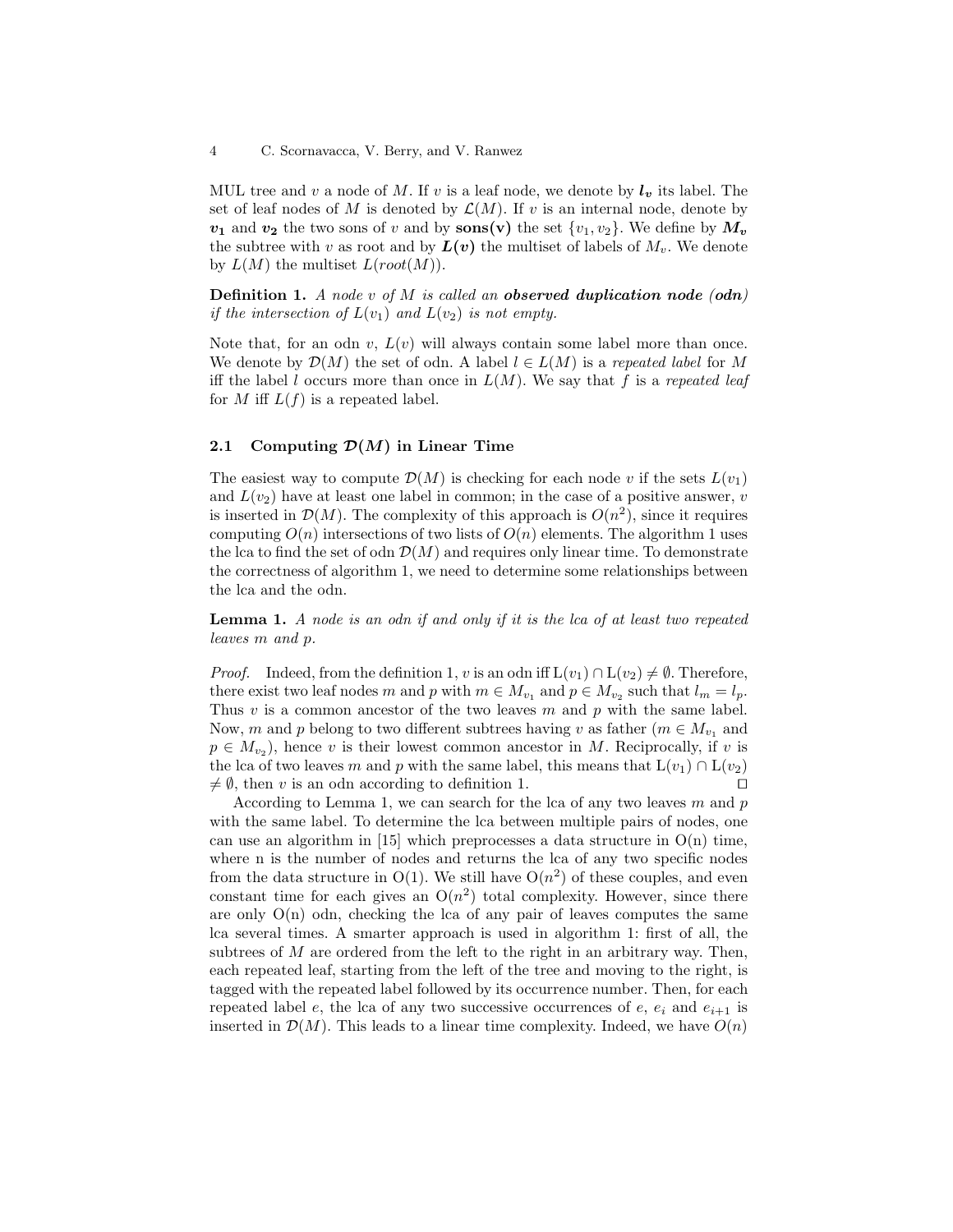Building species trees from larger parts of phylogenomic databases 5

of these couples since each leaf of M is involved in at most two pairs  $(e_i, e_{i+1})$ .

Algorithm 1:  $CompluplicationNodes(r)$ 

Data: A MUL tree M. **Result:** A set of odn  $\mathcal{D}(M)$ . Order  $M$  in an arbitrary way. In this order, tag each duplicated leaf with the repeated label followed by its occurrence number. Compute the lca for each couple of leaves.  $\mathcal{D}(M) \leftarrow \emptyset;$ foreach (repeated label e) do **foreach**  $(\{e_j, e_{j+1}\})$  do  $\mathcal{D}(M) \leftarrow \text{lca}(e_j, e_{j+1});$ return  $\mathcal{D}(M)$ ;

The correctness of algorithm 1 is justified by Lemma 2 showing that algorithm 1 retrieves all the odn of M.

**Lemma 2.** Let M be a MUL tree. For each odn v,  $\exists$  two successive occurrences of a label e denoted by  $e_i$  and  $e_{i+1}$  s.t.  $v = lca(e_i, e_{i+1})$ .

*Proof.* Given an odn v, there exists at least one label e present in both subtrees  $M_{v_1}$  and  $M_{v_2}$ , where  $v_1$  (resp  $v_2$ ) is the left (resp right) son of v. We denote by A the set of leaves  $a_i$  s.t.  $a_i \in M_{v_1}$  and  $l_{a_i} = e$  and by B the set of leaves  $b_j$  s.t.  $b_j \in M_{v_2}$  and  $l_{b_j} = e$ . If we take the last element of A  $(a_{|A|})$  and the first one of  $b(b_1)$ , we know that v is their lca. Additionally, due to the way we tagged M, we know that there is no other occurrence of the label e between  $a_{|A|}$  and  $b_1$ . Indeed, if there was another leaf x labeled with  $e$ , it would be either in  $v_1$  (and then  $x = a_{|A|}$  or in  $v_2$  (and then  $x = b_1$ ). Then  $a_{|A|}$  and  $b_1$  are two successive occurrences of the same label and their lca is the node v. □

### 3 Isomorphic Subtrees

**Definition 2.** Two rooted trees  $T_1$ ,  $T_2$  are isomorphic (denoted by  $T_1 = T_2$ ) iff there exists a one-to-one mapping from the nodes of  $T_1$  onto the nodes of  $T_2$ preserving leaf labels and descendancy.

We are interested in testing if, for each odn v, the two subtrees  $v_1$  and  $v_2$  are isomorphic or not. In the positive, we can prune one of the two isomorphic subtrees without losing any topological information related to speciation events (see Proposition 1 in section 4) and eliminate the odn  $v$ , as in the example



Fig. 2. An example of MUL tree where the sons of the duplication node are isomorphic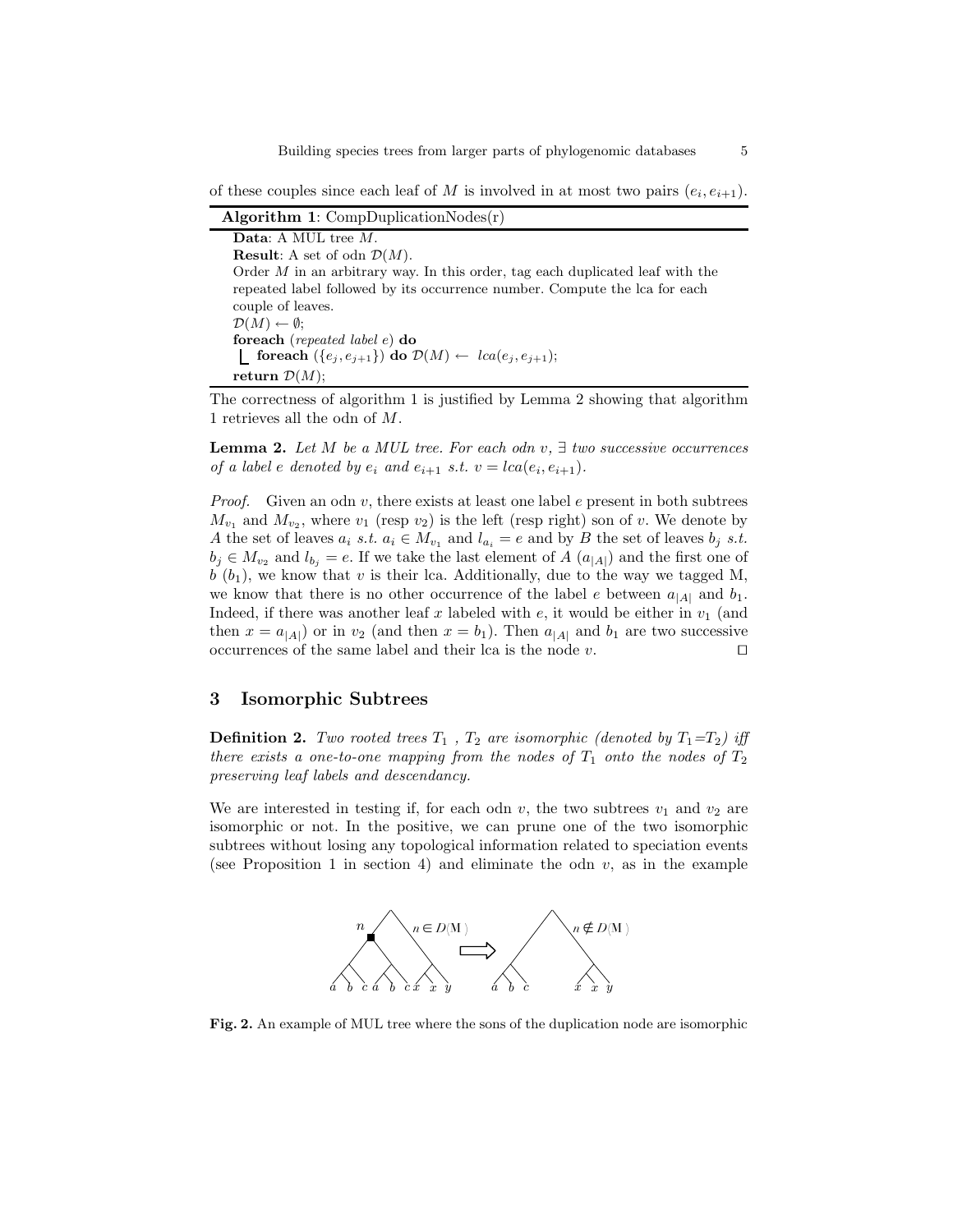of Fig. 2. For detecting isomorphism of MUL trees, we propose Algorithm 2, an extension of the CHECK-ISOMORPHISM-OR-FIND-CONFLICT algorithm [22]. Indeed, the latter does not deal with MUL trees. Alternatively, we could have proposed an appropriate variant of the tree isomorphism algorithm detailed in [23]. However, such an algorithm would likely have been less space efficient than the one we present here due to a number of string sorting steps using a number of queues and lists to ensure linear running time.

A node that has only two leaves as children is called cherry. In the case of single-labeled trees we have the following lemma:

**Lemma 3.** [13] Let  $T_1$ ,  $T_2$  be two isomorphic trees and let  $c_1$  be a cherry in  $T_1$ . Then, there is a cherry  $c_2 \in T_2$  s.t.  $L(c_1) = L(c_2)$ .

In the case of MUL trees, we can have several copies of the same cherry. We call a multiple cherry the list of cherries on the same two labels. For a multiple cherry mc, we note  $|mc|$  the number of occurences of the cherry in its tree.

**Lemma 4.** Let  $M_1$ ,  $M_2$  be two isomorphic MUL trees and let mc<sub>1</sub> be a multiple cherry in M<sub>1</sub>. Then, there is a multiple cherry  $mc_2 \in M_2$  s.t.  $L(mc_1) = L(mc_2)$ and  $|mc_1| = |mc_2|$ .

The proof is inspired from that of Lemma 3 in [13] and left to the reader.

### 3.1 Outline of the Algorithm

First of all, we find all the multiple cherries for the MUL trees  $M_1$  and  $M_2$ . We store them in the list  $L_{mc}$  using a simple linked list. Additionally, we use a hashtable H where each  $mc \in L_{mc}$  is a key. H associates to each multiple cherry mc two linked lists,  $O_1(mc)$  and  $O_2(mc)$ , storing pointers to nodes of  $M_1$  and  $M_2$ respectively that correspond to the occurrences of mc. The multiple cherries of a MUL tree are then examined in a bottom-up process. Given a multiple cherry mc in  $L_{mc}$  we check if the size of  $O_1(mc)$  is the same as that of  $O_2(mc)$ . If this is not the case, we have found a multiple cherry for which we do not have the same number of occurrences in  $M_1$  and  $M_2$ . In this instance,  $M_1$  and  $M_2$  are not isomorphic (Lemma 4) and the algorithm returns FALSE. Otherwise we turn all the cherries in  $O_1(mc)$  and  $O_2(mc)$  into leaves to which a same new label, different from all other labels in  $M_1$  and  $M_2$ , is assigned. This modification of  $M_1$ and  $M_2$  can turn the fathers of some cherries in  $O_1(mc)$  and  $O_2(mc)$  into new cherries. Then  $L_{mc}$  is updated and the processing of cherries in  $M_1$  is iterated until both MUL trees are reduced to a single leaf with the same label if  $M_1$  and  $M_2$  are isomorphic, or a FALSE statement is returned.

**Theorem 1.** Let  $M_1$  and  $M_2$  be two rooted MUL trees with  $L(M_1) = L(M_2)$ of cardinality n. In time  $O(n)$ , algorithm 4 returns TRUE if  $M_1$  and  $M_2$  are isomorphic, FALSE otherwise.

Proof. This algorithm is an extension of the CHECK-ISOMORPHISM-OR-FIND- $\text{conr}$ LICT algorithm [22] applicable to MUL trees. We show here that we can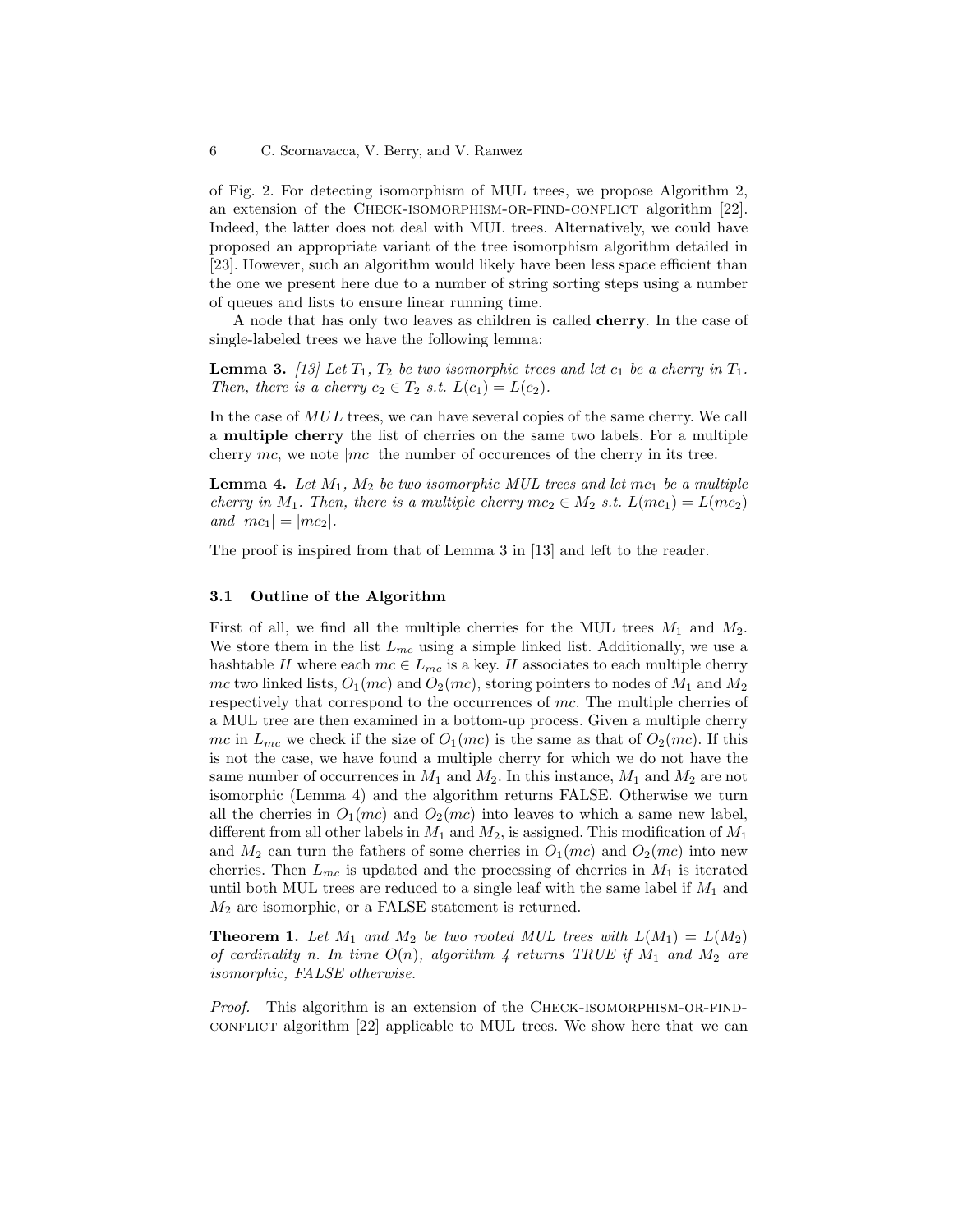Algorithm 2: CheckIsomorphismMULTree( $M_1, M_2$ )

**Data:** Two MUL tree  $M_1$  and  $M_2$ . **Result:** TRUE if  $M_1$  and  $M_2$  are isomorphic, FALSE otherwise. Let  $L_{mc}$  be the list of multiple cherries in  $M_1$  and  $M_2$ . Let H be the hashtable where each  $mc \in L_{mc}$  is a key. To each  $mc$ , H associates two lists  $O_1(mc)$  and  $O_2(mc)$ , respectively of the occurrences of mc in  $M_1$  and  $M_2$ ; while  $(L_{mc} \neq \emptyset)$  do  $mc \leftarrow \text{removeFirst}(L_{mc});$ if  $(O_1(mc) = O_2(mc)$  then Turn all cherries in  $O_1(mc)$  and  $O_2(mc)$  into leaves to which a same new label is assigned; add the new multiple cherries in  $L_{mc}$  and  $H$ ; else return FALSE; return TRUE;

keep a linear time execution, using supplementary data structures.

A simple depth-first search of trees  $M_1$  and  $M_2$  initializes  $L_{mc}$  and H in  $O(n)$ time. At each iteration of the algorithm, choosing a multiple cherry  $mc$  to process is done in  $O(1)$  by removing the first element mc of  $L_{mc}$ . H then provides in  $O(1)$  the lists  $O_1(mc)$  and  $O_2(mc)$  of its occurrences in the trees. Checking that these lists have the same number of elements is proportional to the number of nodes they contain, hence costs  $O(n)$  amortized time, as each node is only once in such a list, and the list is processed once during the whole algorithm. Replacing all occurrences of mc by a new label is done in  $O(n)$  amortized time, since each replacement is a local operation replacing three nodes by one in a tree and at most  $O(n)$  such replacements can take place in a tree to reduce it down to a single node (the algorithm stops when this situation is reached). Reducing a cherry can create a new occurrence  $o_{mc'}$  of a cherry  $mc'$ . Checking in  $O(1)$  time if  $mc'$  is a key in H allows to know whether occurrences of  $mc'$  have already been encountered or not. In the positive, we simply add  $o_{mc'}$  to the beginning of the list  $O_1(mc)$  (if  $o_{mc'} \in M_1$ ) or  $O_2(mc)$  (if  $o_{mc'} \in M_2$ ), requiring  $O(1)$ time. In the negative, we add  $mc'$  to the beginning of  $L_{mc}$ , create a new entry in H for  $mc'$ , and initialize the associated lists  $O_1(mc)$  and  $O_2(mc)$  so that one contains  $o_{mc'}$  and the other is the empty list. Again, this requires only  $O(1)$ time. Thus, performing all operations required by the algorithm globally costs  $O(n)$  time. □

Apply algorithm 2 to  $M_{v_1}$  and  $M_{v_2}$  for each odn v of a MUL tree M in a bottom-up approach requires  $O(dn)$  time, where d is the number of duplication nodes in M.

# 4 Auto-coherency of a MUL Tree

The algorithm 2 can be used to lower the number of duplication nodes in gene trees. Let  $M$  be a gene tree  $M$  that still have duplication nodes after having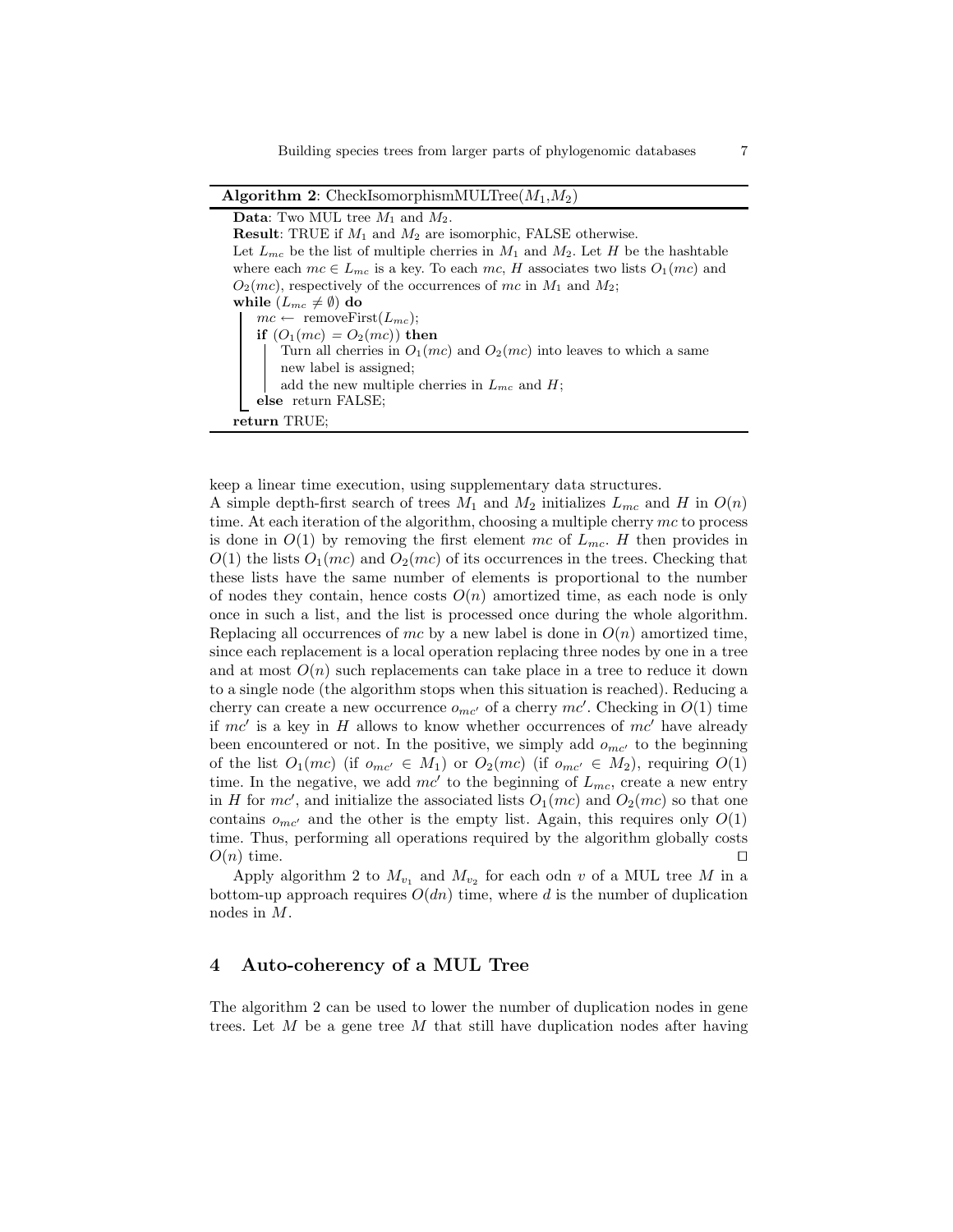removed isomorphic sibling subtrees in a bottom-up approach as described in section 3. Since M contains several copies of the same gene, we can wonder whether the evolutionary signal of each copy is coherent or not. Let introduce some notations to formalize this concept.

Given a (single/multi)labeled evolutionary tree  $M$ . For every three leaves in  $L(M)$ , we can have three different rooted tree binary shapes, called *triplets*. We denote by  $ab|c$  the rooted tree that connects the pair of taxa  $(a, b)$  to c via the root and by  $\mathcal{R}(M)$  the set of triplets of M *i.e.*,  $\mathcal{R}(M) = \{ab|c \text{ s.t. there exist }$ three leaf nodes  $x, y, z \in M : l_x = a, l_y = b, l_z = c$  and  $lca(x, y) \neq (lca(x, z) = b)$  $lca(y,z))\}^{1}.$ 

**Definition 3.** Let M be a MUL tree. We define by  $\mathcal{R}_{wd}(M)$  ( $\mathcal{R}(M)$  without duplications) the set of triplets ab|c of  $\mathcal{R}(M)$  s.t. there exist three leaf nodes  $x, y, z \in M : l_x = a, l_y = b, l_z = c \text{ and } lca(x, y) \notin \mathcal{D}(M), \text{ } lca(x, y, z) \notin \mathcal{D}(M),$  $lca(x, y) \neq (lca(x, z) = lca(y, z)).$ 

For example, for the MUL tree in Fig. 1,  $\mathcal{R}_{wd}(M) = \{ac|b, ac|d, ab|d, bc|d, ac|o, ab|o,$  $ad|o, bc|o, cd|o, bd|o, ab|c$ . Hence, not all the triplets of  $\mathcal{R}(M)$  are kept. This is due to the fact that, once a duplication event occurred in a gene's history, the two copies of the gene evolved independently. The history of each copy is influenced by the species history but, considering them simultaneously may produce information unrelated to the species evolution. Therefore, it is more appropriate to discard the triplets mixing the histories of distinct copies of a gene.

 $\mathcal{R}_{wd}(M)$  has size  $O(n^3)$  and can be computed in  $O(n^3)$  time, where n is the number of leaf nodes of  $M$ . Indeed, once the lca of all pairs of nodes in  $M$  are computed in  $O(n)$  time (see [15, 16]), checking for three leaf nodes x, y, z of M if they satisfy Definition 3 can be done in  $O(1)$  time, thus in  $O(n^3)$  for all triplets of leaves in M.

**Proposition 1.** Let  $M$  be a MUL tree and  $M'$  the MUL tree obtain by applying algorithm 2 to eliminate isomorphic sibling subtrees. Then  $\mathcal{R}_{wd}(M) = \mathcal{R}_{wd}(M')$ .

**Definition 4.** A triplet set R is said to be **compatible** if there exists a singlelabeled tree T such that  $R \subseteq \mathcal{R}(T)$ .

**Definition 5.** A MUL tree  $M$  is said to be **auto-coherent** if the triplet set  $\mathcal{R}_{wd}(M)$  is compatible, i.e., if there exists a single-labeled tree T such that  $\mathcal{R}_{wd}(M)$  $\subseteq \mathcal{R}(T)$ .

In the case of an auto-coherent MUL tree, we know that there exists at least one tree T containing all the information in  $\mathcal{R}_{wd}(M)$ , *i.e.*, the information of M that is considered reliable. To check if a MUL tree is auto-coherent, we use the AncestralBuild algorithm of  $[17]$ . For a set of triplets  $R$ , this algorithm indicates in  $O(|R| \cdot \log^2(|L(R)|))$  time whether R is compatible, where  $L(R)$  is the set of

<sup>&</sup>lt;sup>1</sup> The root of the tree is considered to be up and its leaves down.  $lca(x, y)$  denotes the least common ancestor of nodes x and y, *i.e.*, the lowest node in the tree that has both  $x$  and  $y$  as descendants.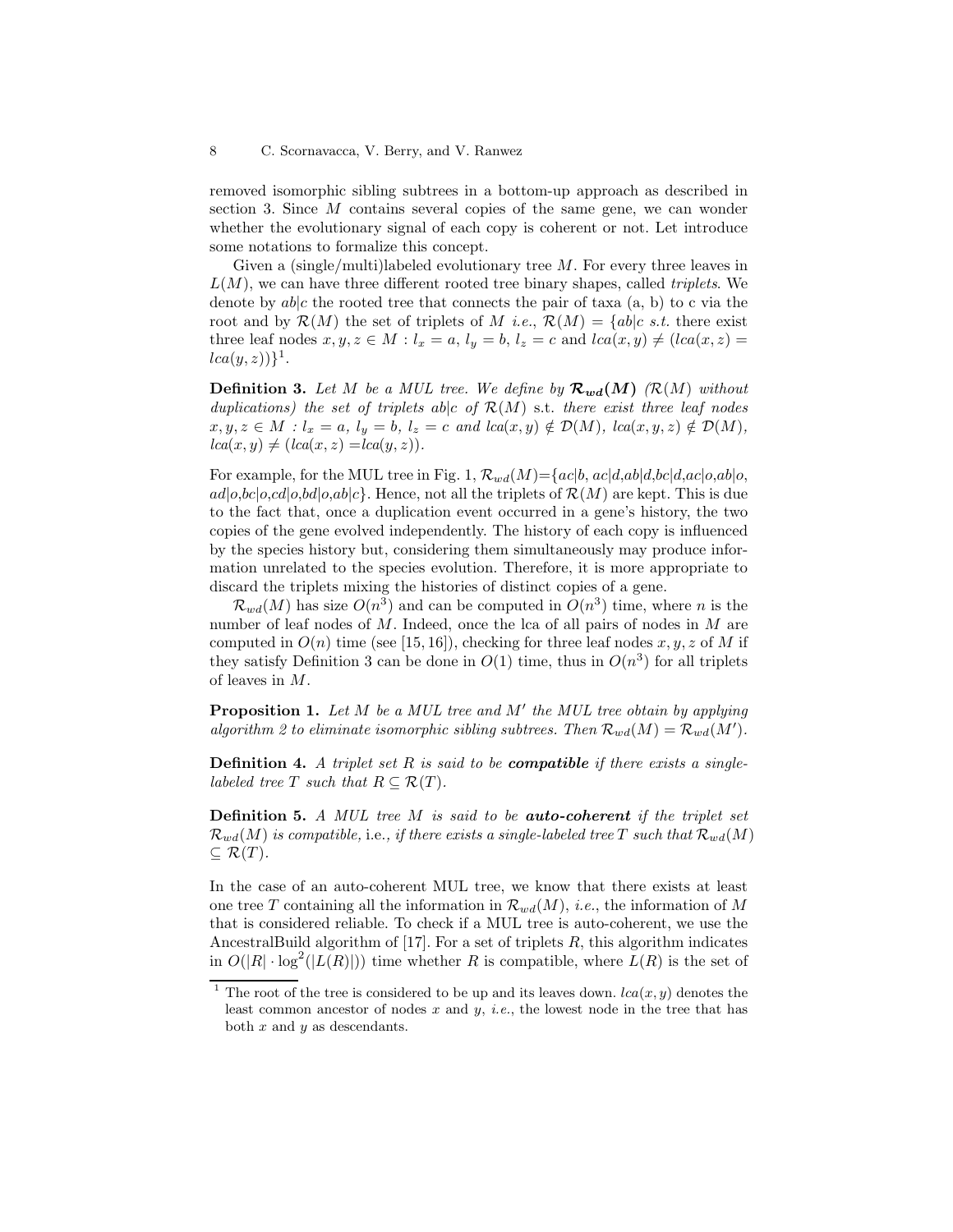leaf labels of the elements of R. Moreover, in case of a positive answer it returns a tree T s.t.  $R \subseteq \mathcal{R}(T)$ .

It has been proved in [18] that a binary single-labeled rooted tree T can be encoded using a triplet set  $\mathcal{R}^l(T)$  whose size is the number of inner nodes of T. In this section we show that it is possible to check the auto-coherency of a binary MUL tree M by using as representation of  $\mathcal{R}_{wd}(M)$  a triplet set  $\mathcal{R}^l_{wd}(M)$  whose size is at most equal to the number of speciation nodes of M. To univocally define the set  $\mathcal{R}^l_{wd}(M)$ , let  $\lt$  be a total order on the leaf set  $L(M)$ . For each node v of M, we denote by  $\mathbf{sm}(\mathbf{v})$  the smallest element of  $L(M_v)$  according to  $\langle$  and by **anc**(**v**) the set of nodes belonging to the path from v to the root of M. Let  $\text{lsa}(v)$  be the least speciation ancestor of v *i.e.* the speciation node in anc(v) closest to v and v' the son of  $lsa(v)$  such that  $v \notin M_{v'}$ . Note that, if the father of v is not in  $\mathcal{D}(M)$ , it coincides with  $lsa(v)$  while v' is the sibling node of v.

**Definition 6.** Let M be a binary MUL tree and  $\lt$  a total order on  $L(M)$ . We define by  $\mathcal{R}_{wd}^l(M)$  the set of triplets ab|c such that  $ab|c \in \mathcal{R}_{wd}(M)$  and there exists a speciation node v in M such that  $sm(v_1) = a$ ,  $sm(v_2) = b$  and  $sm(v') = c.$ 



**Fig. 3.** The only triplet of  $\mathcal{R}_{wd}^l(M)$  associated to the speciation node v is ab|c, while the triplet set associated to v in  $\mathcal{R}_{wd}(M)$  is composed by the triplets  $l_xl_y|l_z$  of  $\mathcal{R}(M)$ , where  $x \in \mathcal{L}(M_{v_1}), y \in \mathcal{L}(M_{v_2})$  and  $z \in \mathcal{L}(M)$  such that  $lca(x, y, z) \notin \mathcal{D}(M)$  and  $lca(x, y) \neq (lca(x, z) = lca(y, z)).$ 

Note that, for each speciation node v, the set  $\mathcal{R}^l_{wd}(M)$  contains at most one triplet while  $\mathcal{R}_{wd}(M)$  tipically contains many more triplets (see figure 3).

Once the set of duplication nodes  $\mathcal{D}(M)$  is calculated, Algorithm 3 computes  $\mathcal{R}_{wd}^l(M)$  in linear time (see Theorem 2). We now need to show that checking the auto-coherency of  $\mathcal{R}_{wd}(M)$  and  $\mathcal{R}_{wd}^l(M)$  is equivalent. To do that, we need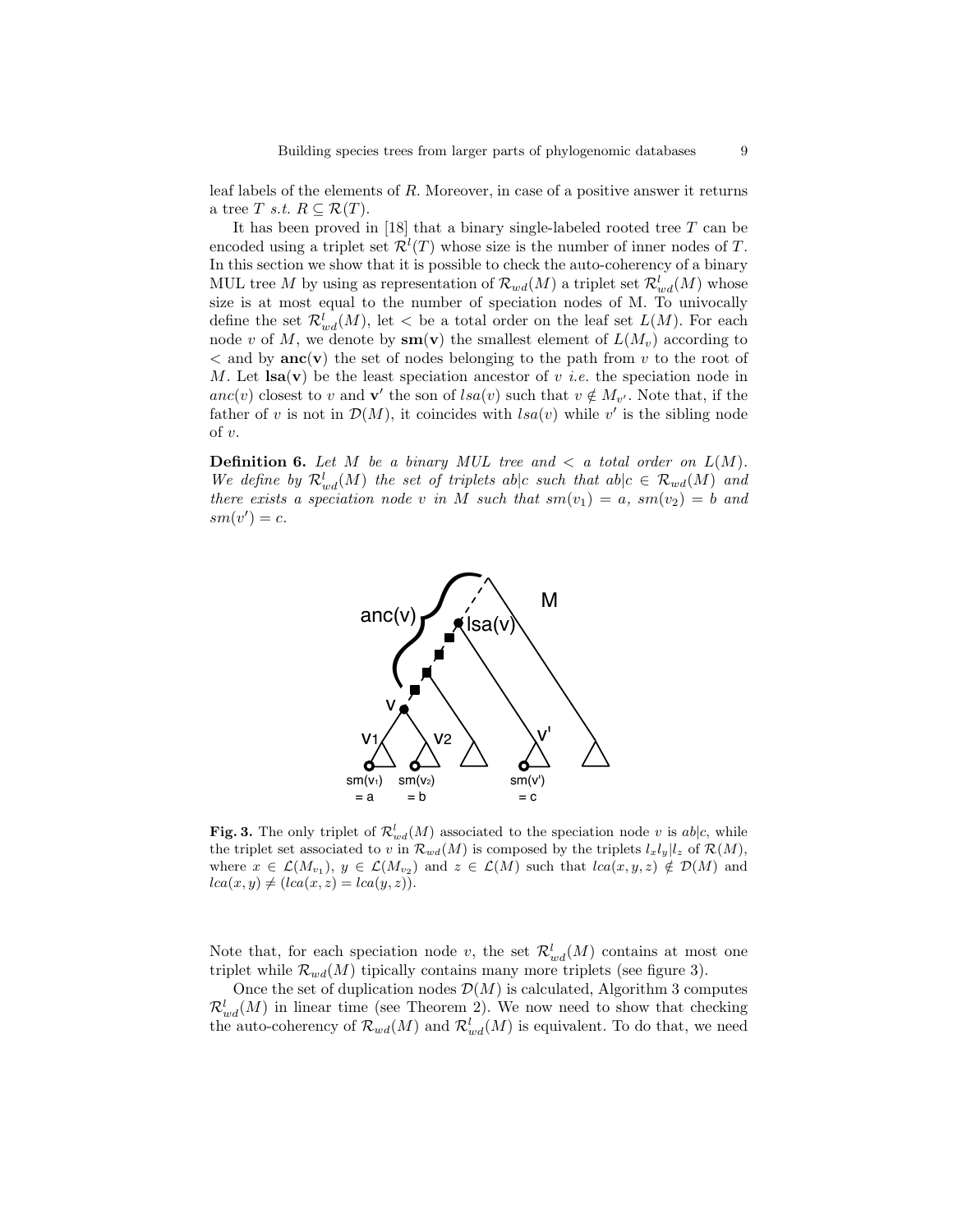Algorithm 3: LINEARREPRESENTATION $(M, \mathcal{D}(M), v)$ 

**Data:** A binary MUL tree M, the set of duplication nodes  $\mathcal{D}(M)$  of M, a node  $v$  in M. **Result:** A set of triplets  $\mathcal{R}^l$ .  $\mathcal{R}^l \leftarrow \emptyset;$ if  $(v \text{ is not a leaf and } v \text{ is not the root node})$  then  $f \leftarrow$  the father of v; if  $(f \notin \mathcal{D}(M))$  then if  $(f_1 = v)$  then  $v' \leftarrow f_2$ ; else  $v' \leftarrow f_1$ ; else  $v' \leftarrow f';$  $\mathcal{R}^l \leftarrow \mathcal{R}^l \cup \text{linearRepresentation}(M, \mathcal{D}(M), v_1);$  $\mathcal{R}^l \leftarrow \mathcal{R}^l \cup \text{linearRepresentation}(M, \mathcal{D}(M), v_2);$ if  $(v \notin \mathcal{D}(M))$  and  $(v' \neq \emptyset)$  then  $\mathcal{R}^l \leftarrow sm(v_1)sm(v_2)\Big| sm(v');$  ${\bf return} \; {\cal R}^l;$ 

to introduce some notations. Given a node  $v$  of a MUL tree  $M$ , we define the height of v, denoted by  $h(v)$ , as the longest path between v and its descendants. More formally, the height of a leaf is fixed to zero and that of a internal node  $v$ is max $(h(v_1),h(v_2))+1$ . We denote by  $\mathcal{G}(R)$  the Aho graph, or clustering graph built from R (see [14, 19, 18]). The set of vertices of this graph is  $L(R)$ . There is an edge in  $\mathcal{G}(R)$  connecting two vertices a and b iff there exists  $ab|c \in R$ . This graph is the traditional way to check the compatibility of a set of rooted trees (see [17] for another approach to this problem).

The proof that the auto-coherency of  $\mathcal{R}_{wd}(M)$  can be tested by checking that of  $\mathcal{R}^l_{wd}(M)$  relies on the following Lemma.

**Lemma 5.** Let  $M$  be a binary MUL tree and  $v$  a node of  $M$ . Then, if anc $(v)$ contains at least one speciation node, then  $\mathcal{G}(\mathcal{R}^l_{wd}(M))|L(M_v)$  is connected.

*Proof.* We prove the Lemma by induction on the height of the node  $v$ . Note that we need to consider only those nodes having at least one speciation node as ancestor since Lemma 5 does not apply for nodes not having this property.

Let start showing that Lemma 5 is valid for all nodes with height 0. In this case  $L(M_v)$  contains a single label, hence  $\mathcal{G}(\mathcal{R}^l_{wd}(M))|L(M_v)$  contains only one vertex i.e., it is trivially connected.

Now suppose that Lemma 5 is valid for all nodes v such that  $h(v) < \bar{h}$ . We want to prove that this implies that it is true for all nodes v:  $h(v) \leq h$ . Let v be a node for which  $anc(v)$  contains at least one speciation node and  $h(v) = h$ . Since  $h(v_1) = h(v) - 1$  and  $anc(v_1) \supseteq \text{lsa}(v)$  we know that  $\mathcal{G}(\mathcal{R}^l_{wd}(M)) | L(M_{v_1})$ is connected and the same holds for  $\mathcal{G}(\mathcal{R}^l_{wd}(M))|L(M_{v_2})$ . It remains to prove that there exists an edge connecting the two connected components  $C_1$  and  $C_2$ . Either  $v$  is a speciation node or a duplication node. If  $v$  is a speciation node,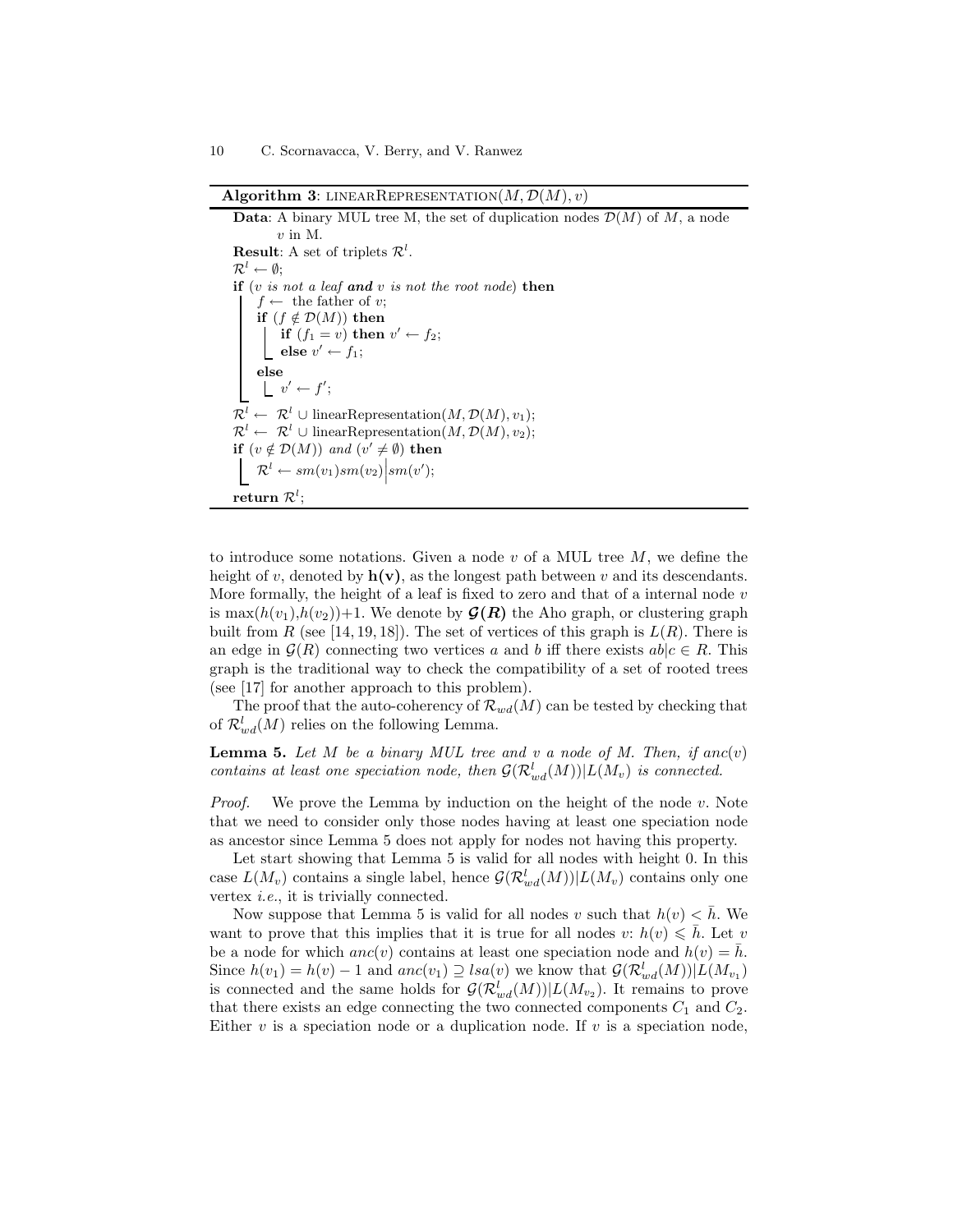then for the definition of  $\mathcal{R}^l_{wd}(M)$  there exists a triplet  $t \in \mathcal{R}^l_{wd}(M)$  such that  $t = sm(v_1)sm(v_2)|sm(v')$  and thus t induces an edge between  $C_1$  and  $C_2$ . If v is a duplication node, there exists at least a label d such that  $d \in L(M_{v_1}) \cap L(M_{v_2})$ and this label is represented in  $\mathcal{G}(\mathcal{R}^l_{wd}(M))$  by a single vertex present in both  $C_1$  and  $C_2$ . Then  $\mathcal{G}(\mathcal{R}^l_{wd}(M))|L(M_v)$  is connected in both cases. This concludes the proof. □

Lemma 5 will be useful while proving Lemma 6. Let introduce the notion of closure of a compatible triplet set. Given a compatible triplet set  $R$ , we say that a triplet ab|c is the closure of R, denoted by  $\mathbf{cl}(R)$ , iff  $ab|c \in \mathcal{R}(T), \forall T : R \subseteq$  $\mathcal{R}(T)$ . This is equivalent to requiring that both sets  $\{R\cup \{ac|b\}\}\$ and  $\{R\cup \{bc|a\}\}\$ are incompatible [20]. We introduce a result on the closure of a triplet set that will be useful later on.

### **Proposition 2.** Given a compatible triplet set R, then  $cl(R)$  is compatible.

Proof. For the definition of compatibility, a triplet set R is compatible if there exists a tree T such that  $R \subseteq R(T)$ . From proposition 4(6)<sup>2</sup> of [21] we know that if such a tree exists, this tree has also the property  $cl(R) \subseteq R(T)$ . It follows that  $cl(R)$  is compatible. □

We prove the following result.

**Lemma 6.** Let M be a binary MUL tree. If the triplet set  $\mathcal{R}_{wd}^l(M)$  is compatible, then  $\mathcal{R}_{wd}(M) \subseteq cl(\mathcal{R}_{wd}^l(M)).$ 

*Proof.* We prove this statement for all subtrees  $M_v$  of M by induction on the height of the node v in M. As  $M = M_{root(M)}$  this shows the statement.

If  $h(v) = 0$  then  $\mathcal{R}_{wd}(M_v) = cl(\mathcal{R}_{wd}^l(M_v)) = \emptyset$ .

Now suppose that  $\mathcal{R}_{wd}(M_v) \subseteq \text{cl}(\mathcal{R}^l_{wd}(M_v))$  for all nodes v such that  $h(v)$  <  $\bar{h}$  and let v be a node such that  $h(v) = \bar{h}$ . If v is a duplication node, then  $lca(x, y, z) \in \mathcal{D}(M)$ , for  $x, y \in \mathcal{L}(M_{v_1})$  and  $z \in \mathcal{L}(M_{v_2})$  (and the symmetric case). This implies that  $\mathcal{R}_{wd}(M_v) = \mathcal{R}_{wd}(M_{v_1}) \cup \mathcal{R}_{wd}(M_{v_2})$  and  $\mathcal{R}_{wd}^l(M_v) =$  $\mathcal{R}_{wd}^l(M_{v_1}) \cup \mathcal{R}_{wd}^l(M_{v_2})$ . It follows that  $\mathcal{R}_{wd}(M_v) \subseteq cl(\mathcal{R}_{wd}^l(M_{v_1})) \cup cl(\mathcal{R}_{wd}^l(M_{v_2}))$  $\subseteq \overline{cl(R_{wd}^l(M_{v_1})} \cup R_{wd}^l(M_{v_2})) = \overline{cl(R_{wd}^l(M_v))}$ . Note that, if  $|\mathcal{L}(M_{v_1})| < 3$  (resp  $|\mathcal{L}(M_{v_2})| < 3$  then  $\mathcal{R}_{wd}(M_{v_1}) = \emptyset$  (resp  $\mathcal{R}_{wd}(M_{v_2}) = \emptyset$ ) and Lemma 6 still holds.

If v is a speciation node, then by induction all triplets  $l_x l_y | l_z \in \mathcal{R}_{wd}(M_v)$  with  $x, y, z \in \mathcal{L}(M_{v_1})$  or  $x, y, z \in \mathcal{L}(M_{v_2})$  are in  $cl(\mathcal{R}^l_{wd}(M_v))$ . Let t be a triplet  $l_x l_y | l_z$  of  $\mathcal{R}_{wd}(M_v)$  with  $x, y \in \mathcal{L}(M_{v_1})$  and  $z \in \mathcal{L}(M_{v_2})$ . We prove that t is in  $cl(\mathcal{R}_{wd}^l(M_v))$  by proving that  $(\mathcal{R}_{wd}^l(M_v) \cup l_x l_z | l_y)$  and  $(\mathcal{R}_{wd}^l(M_v) \cup l_y l_z | l_x)$ are both incompatible. From Lemma 5 we know that  $\mathcal{G}(\mathcal{R}^l_{wd}(\bar{M}_v))|L(M_{v_1})$  and  $\mathcal{G}(\mathcal{R}^l_{wd}(M_v))|L(M_{v_2})$  are two connected components  $C_1$  and  $C_2$ , since v is a speciation node above  $v_1$  (resp  $v_2$ ). As  $L(M_v) = L(M_{v_1}) \cup L(M_{v_2})$ , the graph

<sup>2</sup> Proposition 4 of [21] is defined for quartets but it remains valid for rooted triplets (see page 441).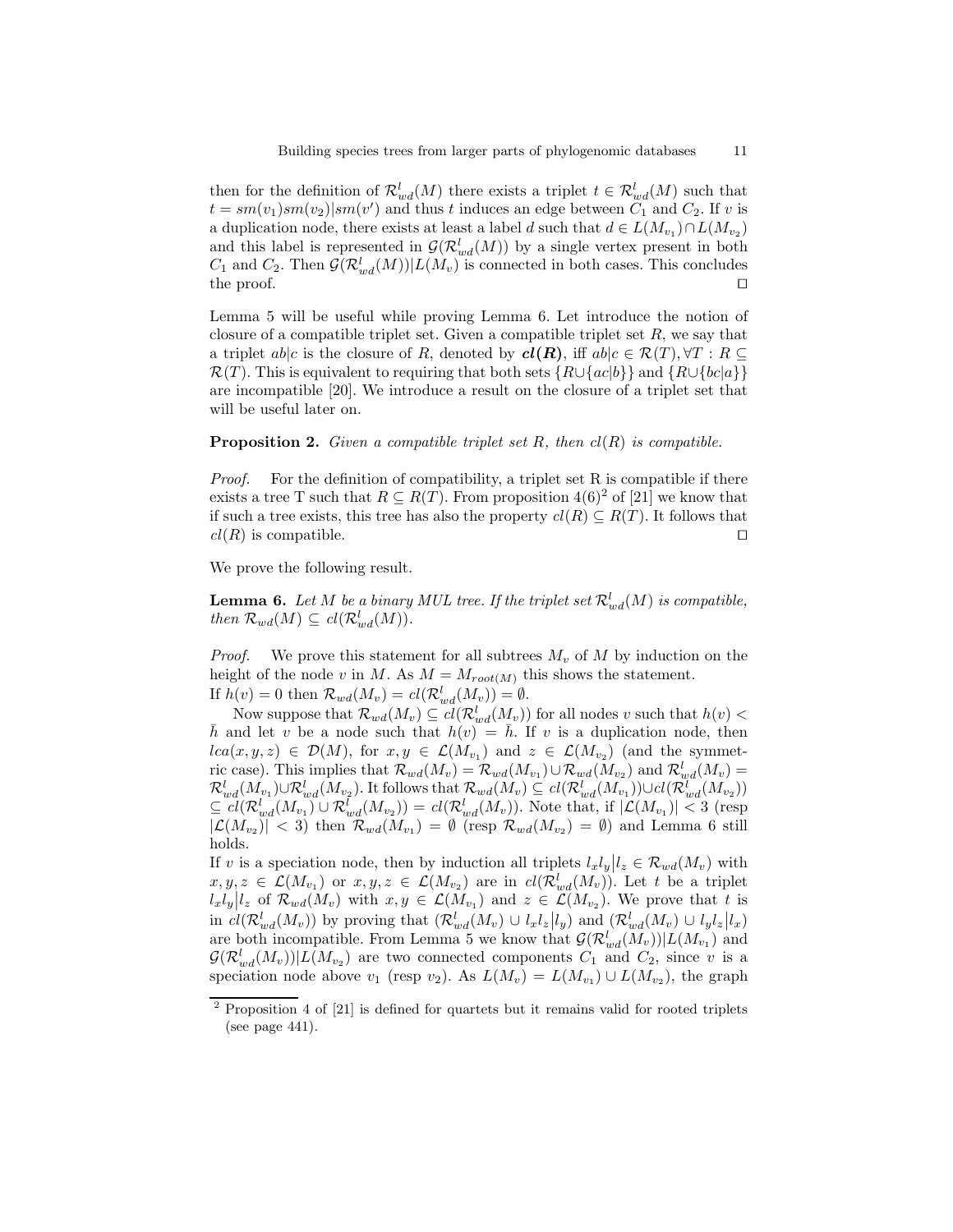$\mathcal{G}(\mathcal{R}^l_{wd}(M_v))$  has at most two connected components. Since  $\mathcal{R}^l_{wd}(M)$  is compatible,  $\mathcal{R}^l_{wd}(M_v) \subseteq \mathcal{R}^l_{wd}(M)$  is also compatible then  $\mathcal{G}(\mathcal{R}^l_{wd}(M_v))$  is composed by exactly two connected components (see Theorem 2 in [21]) *i.e.*,  $C_1$  and  $C_2$ . Since  $l_xl_y|l_z \in \mathcal{R}_{wd}(M)$  then  $l_x \neq l_y \neq l_z$ : this means that  $l_x, l_y \in C_1$ ,  $l_x, l_y \notin C_2$  and  $l_z \in C_2$ ,  $l_z \notin C_1$ . Then both triplets  $l_x l_z | l_y$  and  $l_y l_z | l_x$  would connect the two connected components. This implies that  $(\mathcal{R}_{wd}^l(M_v) \cup l_x l_z | l_y)$  and  $(\mathcal{R}_{wd}^l(M_v))$  $\cup l_y l_z | l_x$  are both incompatible and then t is in  $cl(\mathcal{R}_{wd}^l(M_v))$ . The same result holds for the symmetric case  $x, y \in \mathcal{L}(M_{v_2})$  and  $z \in \mathcal{L}(M_{v_1})$ . Note that Lemma 6 works also if  $|\mathcal{L}(M_{v_1})|=1$  and/or  $|\mathcal{L}(M_{v_2})|=1$ . This proves that  $\mathcal{R}_{wd}(M) \subseteq$  $cl(\mathcal{R}^l_{wd}(M)).$  $\bigcup_{w,d}(M)\big).$ 

**Lemma 7.** Let M be a binary MUL tree. If the triplet set  $\mathcal{R}_{wd}^l(M)$  is compatible, then  $cl(\mathcal{R}^l_{wd}(M)) = cl(\mathcal{R}_{wd}(M)).$ 

*Proof.* Since if  $\mathcal{R}_{wd}^l(M)$  is compatible then it follows from Proposition 2 that  $cl(\mathcal{R}^l_{wd}(M))$  is compatible. Lemma 6 implies that  $\mathcal{R}_{wd}(M)$  is also compatible. Then the closure of  $\mathcal{R}_{wd}(M)$  is well defined and we can then deduce from Lemma 6 that  $cl(\mathcal{R}_{wd}(M)) \subseteq cl(\mathcal{R}_{wd}^l(M))$ , since  $cl(cl(\mathcal{R}_{wd}^l(M))) = cl(\mathcal{R}_{wd}^l(M))$ . By construction  $\mathcal{R}_{wd}(M) \supseteq \mathcal{R}_{wd}^l(M)$ . This implies that  $cl(\mathcal{R}_{wd}(M)) \supseteq cl(\mathcal{R}_{wd}^l(M))$ . This concludes the proof. □

**Corollary 1.** The triplet set  $\mathcal{R}_{wd}^l(M)$  is compatible iff the triplet set  $\mathcal{R}_{wd}(M)$ is compatible.

*Proof.* The fact that  $\mathcal{R}_{wd}(M) \supseteq \mathcal{R}_{wd}^l(M)$  implies that if  $\mathcal{R}_{wd}(M)$  is compatible then  $\mathcal{R}^l_{wd}(M)$  is also compatible while if  $\mathcal{R}^l_{wd}(M)$  is not then  $\mathcal{R}_{wd}(M)$  is not compatible. While proving Lemma 7 we proved that if  $\mathcal{R}_{wd}^l(M)$  is compatible then  $\mathcal{R}_{wd}(M)$  is compatible. This implies that if  $\mathcal{R}_{wd}(M)$  is not compatible then  $\mathcal{R}^l_{wd}(M)$  is also not compatible, otherwise we would have  $\mathcal{R}^l_{wd}(M)$  compatible and  $\mathcal{R}_{wd}(M)$  incompatible and this would violate Lemma 7. This proves the corollary. ⊓⊔

Theorem 2. Checking the auto-coherency of a binary MUL tree M can be done in  $O(n \cdot \log^2 n)$  time.

Proof. From Lemma 7 and Corollary 1 follows that checking the auto-coherency of a binary MUL tree M can be done using the triplet set  $\mathcal{R}^l_{wd}(M)$ . This set can be computed in linear time by algorithm 3. Given the set  $\mathcal{D}(M)$  and having previously calculated  $sm(v)$  for each node v, algorithm 3 computes v' for each node v in M in a top-down approach. If  $v \notin \mathcal{D}(M)$  and  $v' \neq \emptyset$ , algorithm 3 inserts in  $\mathcal{R}_{wd}(M)$  the triplet  $sm(v_1)sm(v_2)|sm(v')$ : this is exactly the definition of  $\mathcal{R}^l_{wd}(M)$ . This proves that algorithm 3 computes  $\mathcal{R}^l_{wd}(M)$ .

Let us demonstrate that algorithm 3 computes  $\mathcal{R}^l_{wd}(M)$  in linear time. The value of  $sm(v)$  for each node can be computed in a bottom-up approach requiring linear time. The set of duplication nodes  $\mathcal{D}(M)$  can be also computed in linear time (see section 2.1). Algorithm LINEAR REPRESENTATION  $(M, \mathcal{D}(M), root(M), \mathcal{R}^l)$ consists in a postorder walk on the MUL tree  $M$  and takes a linear time. Since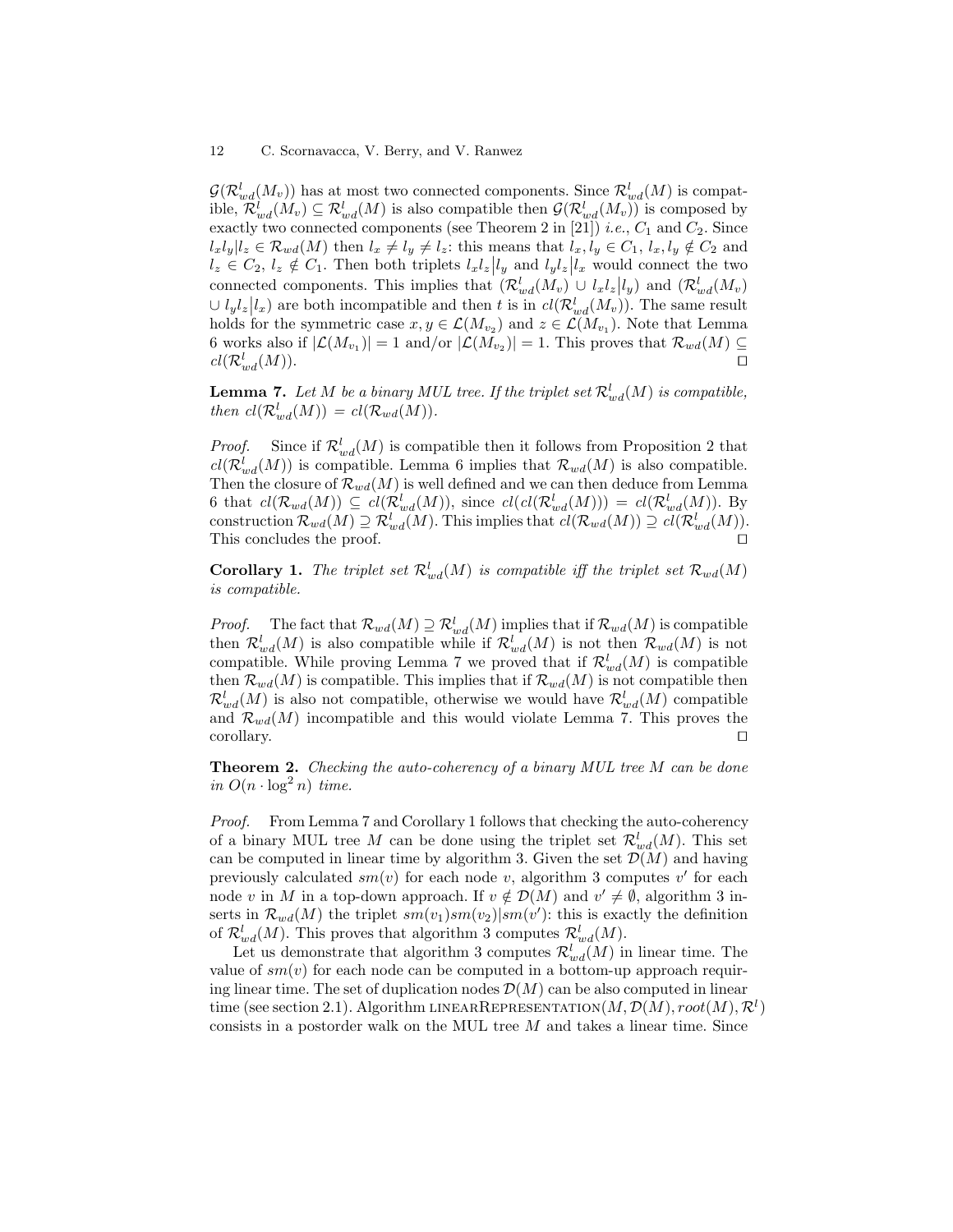AncentralBuild checks the compatibility of a triplet set  $R$  on a label set of size  $n \in O(|R| \cdot \log^2 n)$  time, this concludes the proof. □

Remark 1. The trees constructed by AncentralBuild from  $\mathcal{R}^l_{wd}(M)$  and  $\mathcal{R}_{wd}(M)$ are isomorphic.

It follows from Theorem 2 and Remark 1 that, given a MUL tree  $M$ , we can check in  $O(n \cdot \log^2 n)$  time whether there exists a single-label tree T such that  $\mathcal{R}^l_{wd}(M) \subseteq \mathcal{R}(T)$  and, in case of positive answer, obtain such a tree. In section 7, for building  $T$  we rely on the PhySIC heuristic algorithm [24] since this algorithm returns a tree  $T$  that represents as much as possible  $\mathcal{R}^l_{wd}(M)$  while not containing at all additional, hence arbitrary, triplets.

# 5 Computing a Largest Duplication-free Subtree of a MUL Tree

If a MUL tree is not auto-coherent, identifying duplication nodes allows for the discrimination of leaves representing orthologous and paralogous sequences. Since only orthologous sequence history reflects the species history, a natural question is to determine the most informative sequence set for a given gene. As long as the gene tree contains odn, it will also contain leaves representing paralogous sequences. Yet, if for each node  $v \in \mathcal{D}(M)$  of M we choose to keep either  $v_1$  or  $v_2$ , we obtain a pruned single-labeled tree containing only apparent orthologous sequences (observed paralogous have been removed by pruning nodes). Note that the so obtained single-labeled tree is auto-coherent by definition.

**Definition 7.** Let  $M$  be a MUL tree. We say that  $T$  is obtained by (duplication) pruning M iff T is obtained from M choosing for each odn v either  $v_1$  or  $v_2$ . We denote this operation by the symbol  $\leq$ .

One can wonder, for a non auto-coherent MUL tree  $M$ , what is the most informative single-labeled tree T s.t.  $T \leq M$ . We define this problem as the MIPT (Most Informative Pruned Tree) problem.

To evaluate the informativeness of a tree we can use either the number of triplets of  $T$  (see [24, 25, 11]) that, for binary trees, depends only on the number of leaves, or the CIC criterion (see [26, 12]). The CIC of a not fully resolved and incomplete<sup>3</sup> tree T with  $|L(T)|$  leaves among the n possible is a function of both the number  $n_R(T, n)$  of fully resolved trees T' on  $L(T)$  such that  $\mathcal{R}(T) \subseteq \mathcal{R}(T')$  and the number  $n_R(n)$  of fully resolved trees on n leaves. More precisely,

$$
CIC(T, n) = -\log\left(n_R(T, n)/n_R(n)\right)
$$

In the case of binary trees,  $n_R(T, n)$  depends only on the number of source taxa missing in T since T does not contain multifurcations. Thus, dealing with binary trees, maximizing the information of a tree  $(i.e.,$  maximizing the number of triplets or minimizing the CIC value) consists in finding the tree with the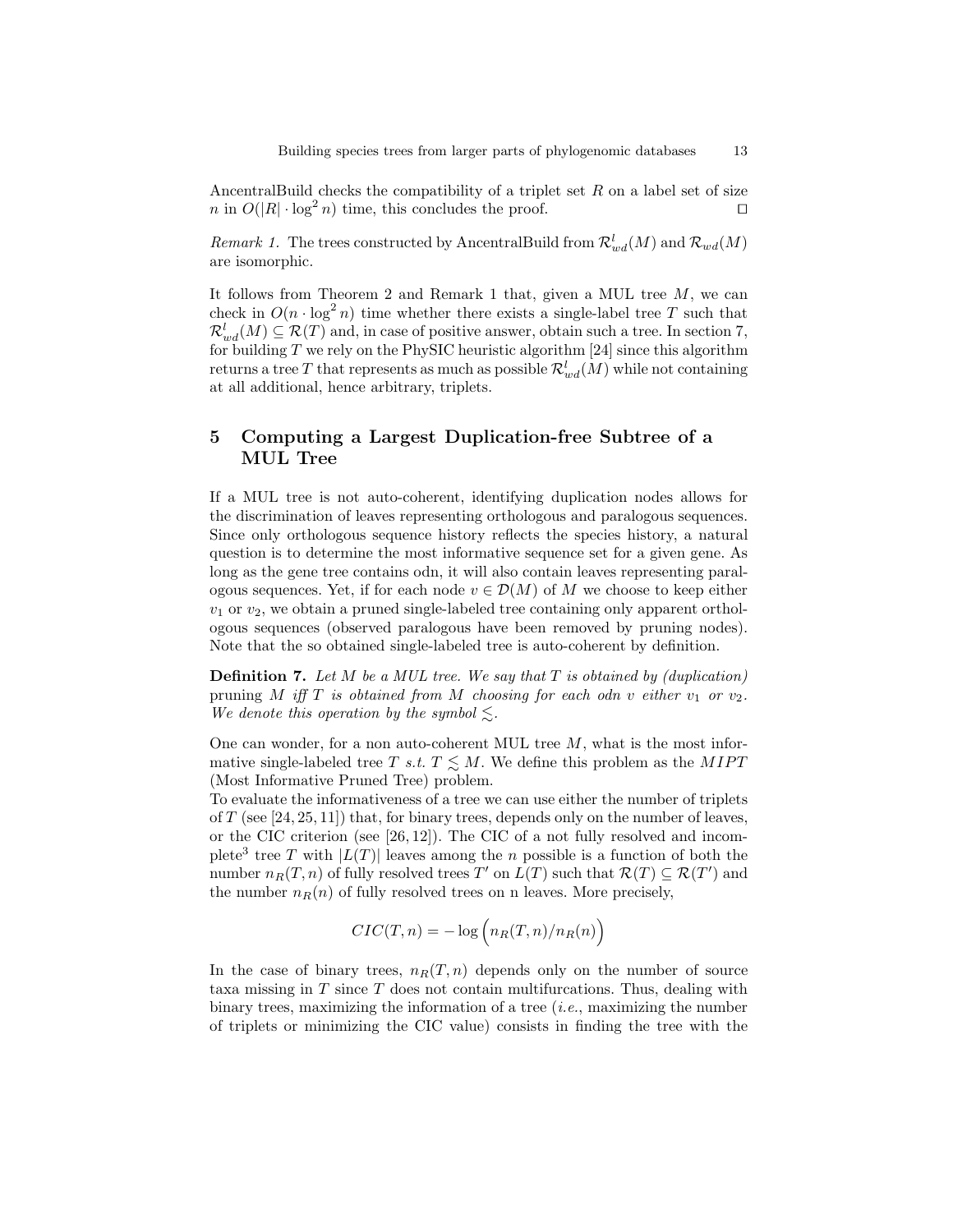| <b>Algorithm 4:</b> pruning $(v, M, \mathcal{D}(M))$                     |
|--------------------------------------------------------------------------|
| <b>Data:</b> A node v, a MUL tree M, and a set of odn $\mathcal{D}(M)$ . |
| <b>Result:</b> The most informative MUL tree M' s.t. $M_v \leq M_v$ .    |
| for each $(m \in sons(v))$ do pruning $(m,M,\mathcal{D}(M))$ ;           |
| if $(v \in \mathcal{D}(M))$ then                                         |
| if $( L(v_1)  >  L(v_2) )$ then $v \leftarrow v_1$ ;                     |
| else $v \leftarrow v_2$ ;                                                |
| $\left  \quad \mathcal{D}(M) \leftarrow \mathcal{D}(M) - \{v\};\right.$  |
| return $M$ :                                                             |

largest number of leaves. A natural approach for the MIPT problem for binary MUL trees is an algorithm that, after having computed  $\mathcal{D}(M)$ , uses the bottomup algorithm 4 starting from  $root(M)$ , to keep the most informative subtree between  $M_{v_1}$  and  $M_{v_2}$ , for each odn v.

**Theorem 3.** Let M a MUL tree on a set of leaves of cardinality n. In time  $O(n)$ , pruning(M,root(M), $\mathcal{D}(M)$ ) returns the most informative tree T s.t.  $T \leq M$ .

*Proof.* First of all, it's obvious that  $\text{pruning}(M,\text{root}(M),\mathcal{D}(M))$  returns a tree. Indeed, if for each odn v only one node between  $v_1$  and  $v_2$  is kept, at the end of the bottom-up procedure one copy of each duplicated leaf is present in the modified  $M$ . Now, we have to show that the resulting tree is the most informative tree s.t.  $T \leq M$ , i.e., the tree with as many leaves as possible. For an odn v that is the ancestor of other duplication nodes, the choices made for  $v_1$  do not influence the choices for  $v_2$  since for each duplication node we can keep only one of the two subtrees, the most populous one. Thus we can search for the best set of choices left/right for  $v_1$  and  $v_2$  independently and then choose the most populous pruned subtree between  $v_1$  and  $v_2$ . Iterating recursively this reasoning, we demonstrate that the tree obtained by Algorithm 4 is the most informative tree T s.t.  $T \leq M$ . The computation of the set of odn  $\mathcal{D}(M)$  takes linear time. The subroutine  $pruning(M, root(M), D(M))$  requires a tree walk, thus the time complexity of Algorithm 4 is  $O(n)$ . □

# 6 The Compatibility Issue of Single-labeled Subtrees Obtained from MUL Trees

We can also ask if it is possible, given a collection of MUL tree  $M$ , to discriminate leaves representing orthologous and paralogous sequences in a gene tree using the information contained in the other gene trees to obtain a compatible forest T, i.e., a forest for which there exists a tree T s.t.  $\cup_{T_i\in\mathcal{T}}\mathcal{R}(T_i)\subseteq\mathcal{R}(T)$ . We denote this problem by EPCF, Existence of a Pruned and Compatible Forest.

<sup>3</sup> A tree is called incomplete when it misses some taxa.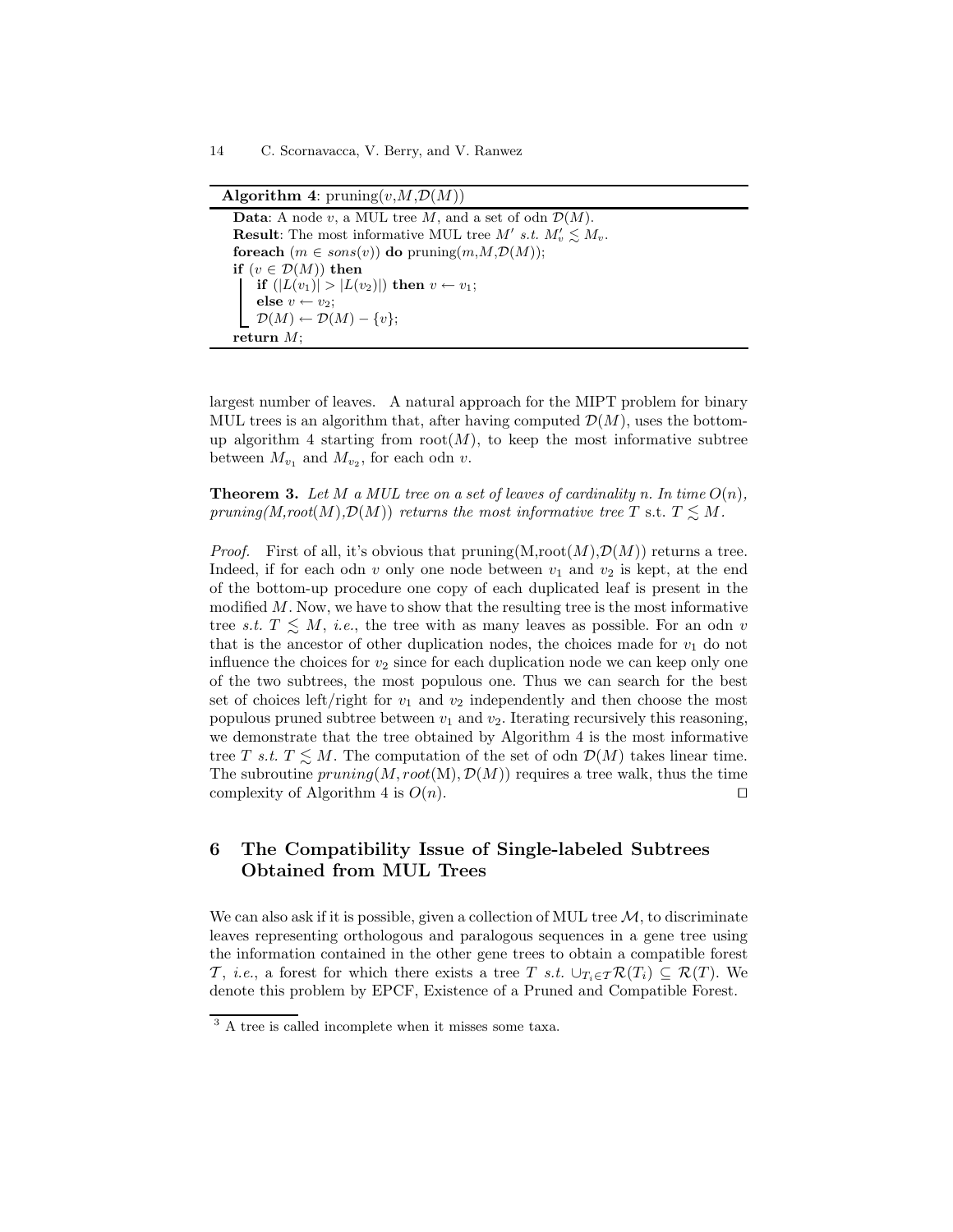Unfortunately, the EPCF problem is NP-complete.

EPCF  $\overline{\phantom{a}}$  $\overline{\phantom{a}}$  $\overline{\phantom{a}}$  $\overline{\phantom{a}}$  $\overline{\phantom{a}}$  $\overline{\phantom{a}}$  $\overline{\phantom{a}}$ I  $\overline{\phantom{a}}$  $\overline{\phantom{a}}$  $\overline{\phantom{a}}$ **Instance**: A set of leaves X and a collection  $\mathcal{M} = \{M_1, \cdots, M_k\}$ of MUL trees on X. Question :  $\exists$  a set S of choices left/right,  $S : \mathcal{M} \to \mathcal{T}$ , with  $\mathcal{T} = \{T_1, \cdots T_k\}$  s.t.  $T_i \leq M_i$  and  $\mathcal{T}$  is compatible?

### Theorem 4. The EPCF problem is NP-complete.

*Proof.* We start by proving that EPCF is in NP, *i.e.*, checking if a set  $S$  of choices left/right is a solution for the instance  $\mathcal{I} = (\mathcal{M}, X)$  can be done in polynomial time. First of all, for each MUL tree  $M_i \in \mathcal{M}$ , we place the choices left/right on  $M_i$ , *i.e.*, we discard the subtrees not chosen, obtaining a forest of trees T. We check then the compatibility of T with the Aho graph[14]. Constructing this graph can be done in polynomial time.

Given that EPCF is in NP, we use a reduction of 3-SAT to EPCF to demonstrate that it is NP-complete.

3-SAT

 $\overline{\phantom{a}}$  $\overline{\phantom{a}}$  $\overline{\phantom{a}}$  $\overline{\phantom{a}}$  $\overline{\phantom{a}}$  $\overline{\phantom{a}}$  $\overline{\phantom{a}}$  $\overline{\phantom{a}}$  $\overline{\phantom{a}}$  $\overline{\phantom{a}}$  $\overline{\phantom{a}}$ **Instance** : A boolean expression  $C=(C_1 \wedge C_2 \wedge \cdots \wedge C_n)$  on a finite set  $L = \{l_1, l_2, \dots, l_m\}$  of variables with  $C_i =$  $(a \vee b \vee c)$  where  $\{a, b, c\} \in \{l_1, l_2, \cdots, l_m, \overline{l_1}, \overline{l_2} \cdots, \overline{l_m}\}$ Question :  $\exists$  a truth assignment for L that satisfies all  $C_j$  in C ?

We need to show that every instance of 3-SAT can be transformed into an instance of EPCF; then we will show that given an instance  $\mathcal{I} = (\mathcal{C}, L)$  of 3-SAT,  $I$  is a positive instance, *i.e.*, an instance for which a solution exists, iff the corresponding instance for EPCF is positive.

Given an instance  $\mathcal{I} = (\mathcal{C}, L)$  of 3-SAT, we build an instance  $\mathcal{I}' = (\mathcal{M}, X)$  of EPCF associating to each  $l_i$  in L the binary tree<sup>4</sup>  $T(l_i) = (((x_i, y_i), z_i), d)$  and to  $l_i$  the binary tree  $T(l_i) = (((z_i, y_i), x_i), d)$  (see Fig. 4 for an example). The set of subtrees  $\{T(a) \mid a \in \{l_1, l_2, \cdots, l_m, \overline{l_1}, \overline{l_2}, \cdots, \overline{l_m}\}\}\$ is denoted by  $\mathcal{T}_L$ . Then, for each clause  $C_j = (a \vee b \vee c)$  in C, a binary MUL tree  $M_j$  is built, formed by three subtrees  $((T(a), T(b)), T(c))$ . Note that  $M_j$  has exactly two duplication

nodes due to the presence of d in  $T(a)$ ,  $T(b)$  and  $T(c)$ , so that any left/right choice of  $M_j$  will reduce it to either  $T(a)$ ,  $T(b)$  or  $T(c)$ . In Fig. 5 an example of a MUL tree built from a clause. In this way we obtain a forest of MUL trees  ${\mathcal M}$ on the leaf set  $X = \left\{ \left\{ \bigcup_{i=1}^{m} \{x_i, y_i, z_i\} \right\} \cup \{d\} \right\}, i.e.,$  an instance of the EPCF problem. Clearly  $M$  can be built in polynomial time.

 $4 T(l_i)$  is expressed in the Newick format.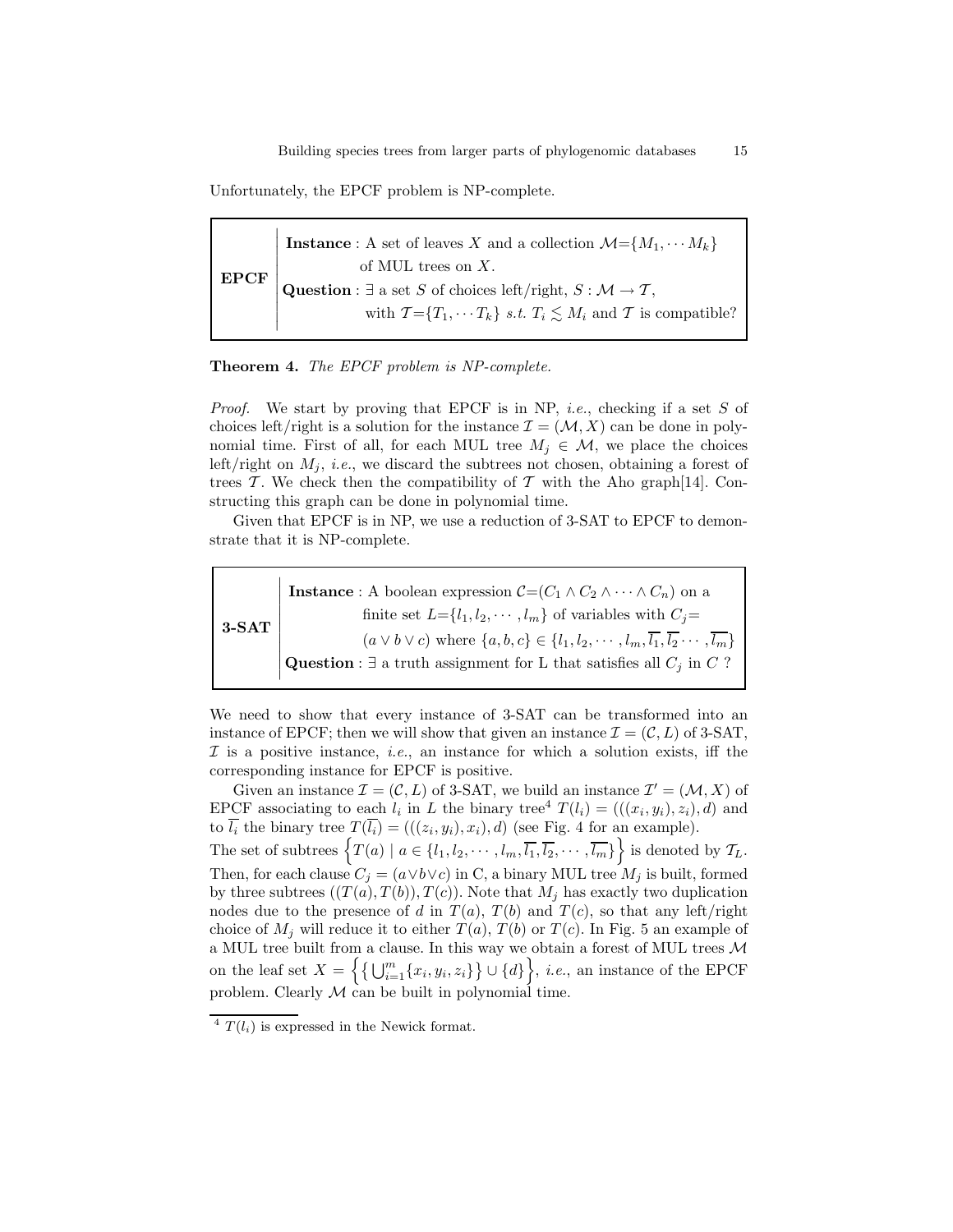

Fig. 4. Binary trees on four leaves associated to  $l_i$  and to  $\overline{l_i}$ 



Fig. 5. MUL tree built from the clause  $\{l_i \vee l_j \vee \overline{l_k}\}\)$ . Odn are indicated by black squares

We now need to show that a positive instance of 3-SAT gives a positive instance of EPCF through the previous transformation. Having a positive instance for 3-SAT implies that for each  $C_j \in \mathcal{C}$  with  $C_j = (a \vee b \vee c)$ , at least one of the three literals is TRUE. Without loss of generality, let us suppose that a is TRUE. Then in the MUL tree  $M_j$  corresponding to  $C_j$  we set the choice left/right so that only the subtree  $T(a)$  is kept. We then obtain a forest T that is a subset of  $T_L$ . We need to prove that T is compatible. Let  $\hat{T}(a)$ denote the tree  $T(a)|(L(T(a)) - \{d\})^5$  and  $\tilde{T}$  the forest composed by all trees  ${\lbrace \tilde{T}(a) | T(a) \in \mathcal{T} \rbrace}$ . Then, we can build a tree  $T_s = (\tilde{T}_1, \tilde{T}_2, \cdots, \tilde{T}_{|\tilde{\mathcal{T}}|}, d)$ . Since  $l_i$  cannot have the value TRUE and FALSE at the same time, we have either  $T(l_i)$  or  $T(\overline{l_i})$  in T. The tree  $T_s$  is therefore a single-labeled tree. Moreover, by construction  $T_s(L(T(a))$  is identical to  $T(a)$ , for all  $T(a)$  in  $\mathcal T$  ensuring that  $\bigcup_{T_i \in \mathcal{T}} \mathcal{R}(T_i) \subseteq \mathcal{R}(T_s)$ . Thus  $\mathcal{T}$  is compatible.

Now, the only thing left to prove is that a positive instance of EPCF gives a positive instance of 3-SAT.

The repetition of the taxon  $d$  in each subtree makes the two nodes connecting the subtrees in each  $M_i$  be odn. Thus a left/right choice set S reduces each  $M_j$  in M into a tree  $T(a) \in \mathcal{T}_L$ , providing the forest T. Setting the value of a to TRUE ensures that the clause  $C_j$  corresponding to  $M_j$  is TRUE. This can be done simultaneously for all clauses  $\in \mathcal{C}$  since the forest compatibility implies that there is no contradiction among the trees in  $\mathcal{T}$ , all the more so direct contradictions. Then, either  $T(l_i)$  or  $T(\overline{l_i})$  is in T. This ensures us that either  $l_i$  or  $l_i$  is assigned to TRUE, but not both. □

<sup>&</sup>lt;sup>5</sup> Given a tree T and a label set S, we denote by  $T|S$  the restriction of T to the set S.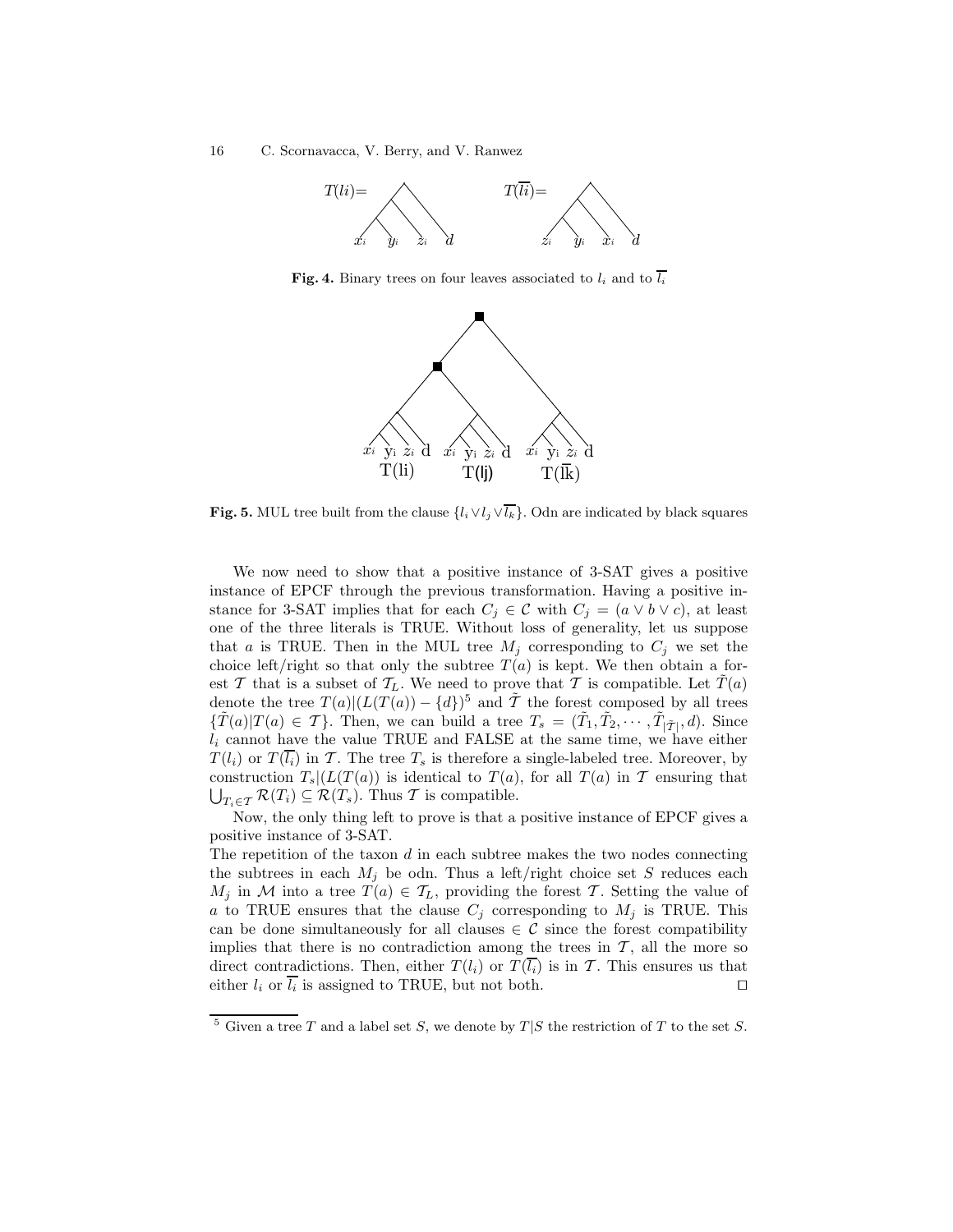Note that the problem to find the most informative forest  $\mathcal{T} = \{T_1, \dots T_k\}$  s.t.  $T_i \lesssim M_i$  and T is compatible, denoted by MIPCF (Most Informative Pruned and Compatible Forest) is FPT. Indeed, analyzing all possible scenarios of choices left/right is FPT on the total number of duplication nodes in M.

# 7 Experiments

We use here the algorithms described in this paper to analyse the hogenom database release 4 [27]. HOGENOM is a database of homologous genes from 381 fully sequenced genomes, containing 147,586 gene families for which alignments and trees are available. We focused on building trees at the species level, thus we only retained the 46,335 families containing taxa spanning more than two species. Other gene families concern different strains of the same few species, which can be of use when studying macro-evolutionary events but are of no use when building the species tree.

The 46,335 families span 376 species and 33,198 of these families have several sequences from the same species, their gene tree being hence a MUL-tree. This first observation shows that only 28.9% of the gene families can be used directly by supertree methods. This echoes, though less severely, the critic of [28] who called "Trees of 1%" the species trees built by the first phylogenomic works that could rely only on single-labeled trees [29, 30]. We note that as more complete genomes will be available, the percentage of MUL-trees will only increase.

In this paper, we propose fast algorithms that allow to process MUL-trees in order to distinguish and extract the speciation signal from the signal due to non-speciation events such as duplications and transfers. The significant increase in the number of gene families whose phylogenetic signal can then be used is expected to allow phylogenomic methods to obtain a more accurate picture of the estimated species trees. Targeted phylogenomic methods are both supermatrix and supertree approaches, though here we will focus on the latter due to our previous experience in the field.

## 7.1 Enlarging the amount of gene families to be used for species tree building

To explore the impact of our algorithms on the huge hogenom gene tree collection, we distinguished several sets of single-labeled gene trees:

- $F_1$ , the forest of single-labeled gene trees;
- $F_2$ , the forest of MUL-trees that can be turned into single-labeled trees when removing a copy of each pair of isomorphic sibling subtrees (section 3);
- $F_3$ , the forest of MUL-trees that are still multi-labeled after applying the isomorphic simplification, but are auto-coherent (section 4). This third set of trees can be turned into single-labeled trees by two alternative ways:
	- $\circ$   $F_3^p$  is the set of trees obtained from  $F_3$  by applying the algorithm of section  $5$  (*i.e.*, by keeping for each duplication node, the largest subtree);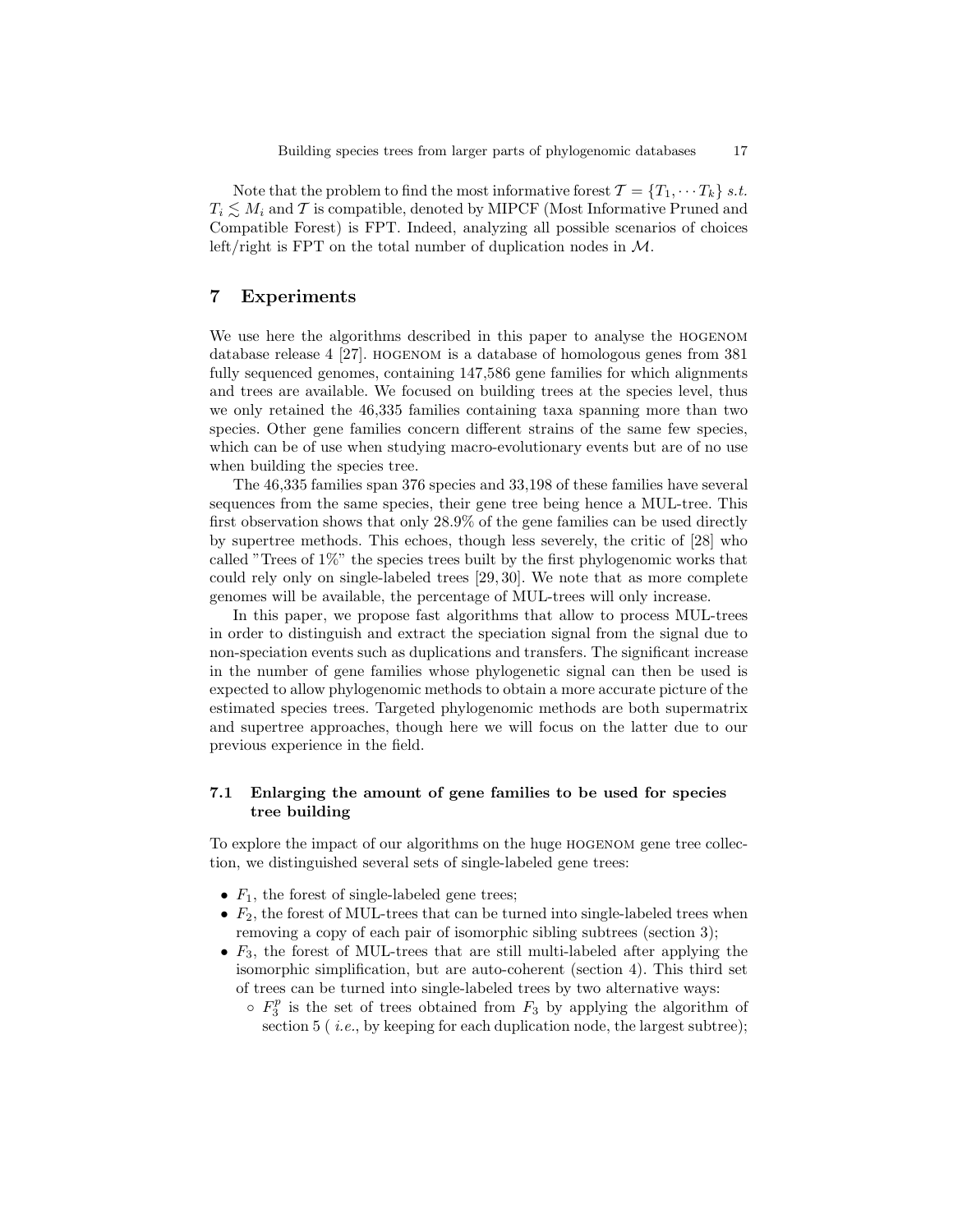$\circ$   $F_3^s$  is the set of trees obtained when summarizing each tree T of  $F_3$  by another tree containing only its speciation signal. This is done by first computing the linear triplet decomposition  $R_{wd}^l(T)$  of the tree, then obtaining a tree  $T'$  that represents as much as possible this set of triplets while not containing at all additional, hence arbitrary, triplets. For building T ′ we rely on the PhySIC heuristic algorithm [24].

Note that  $F_1, F_2$  and  $F_3$  correspond to mutually exclusive sets of HOGENOM families, while  $F_3^p$  and  $F_3^s$  are composed of alternative single-labeled trees that correspond to same families. Then we considered the largest datasets that can be composed by combining these forests, *i.e.*,  $F_{all}^s = F_1 \cup F_2 \cup F_3^s$  and  $F_{all}^p =$  $F_1 \cup F_2 \cup F_3^p$ . All these forests are all composed of single-labeled trees, thus can be analyzed by supertree methods to produce species trees. For this purpose, the most informative forest is obviously the union of  $F_1$ ,  $F_2$  with either  $\overline{F_3^p}$  or  $F_3^s$ . Note that  $F_3^s$  and  $F_3^p$  cannot be used at the same time, which would bias the supertree inference toward the phylogenetic signal contained in families of  $F_3$ .

|                                                      | $F_{1}$        | $F_2$   | $F_3^s$  | $F^{\nu}_{\circ}$    | $F_{all}^s$ | $F_{all}^p$                                                                                             |
|------------------------------------------------------|----------------|---------|----------|----------------------|-------------|---------------------------------------------------------------------------------------------------------|
| $#$ trees                                            | 13,378         | 11,891  | 17,674   | 16,148               | 42,943      | 41.417                                                                                                  |
| $\#$ triplets in total<br>$\#$ triplets/tree on avg. | 151.287<br>111 | 169     |          | 23,819 26,261 18,472 |             | $2\times10^6$ 421×10 <sup>6</sup> 424×10 <sup>6</sup> 423×10 <sup>6</sup> 426×10 <sup>6</sup><br>10,291 |
| $\#$ distinct triplets<br>$%$ of input triplets      | $0.3\%$        | $2.3\%$ | $86.8\%$ | 84.4%                | $86.9\ \%$  | 68,538 601,429 $22.9 \times 10^6$ $22.2 \times 10^6$ $22.9 \times 10^5$ $22.3 \times 10^6$<br>84.4%     |

Table 1. Information contained in the six considered forests to build the species tree for the 376 species present in hogenom. The first row reports the number of trees in each forest, while other rows give indications on the amount of information contained in the forests in terms of triplets. Considered triplets are speciation triplets as defined earlier in this paper. The second row reports the total number of triplets (with repetitions) for each forest (*i.e.*, the sum of  $|R_{wd}(M_i)|$  for all MUL-trees  $M_i$  in the forest). The third row deduces from it the average number of triplets induced by a tree on average. The fourth row displays the number of distinct triplets, i.e., when not considering the fact that some triplets are found several times. The fifth row details the percentage of speciation triplets available as input to the methods in proportion of the number of possible triplets for building a supertree of that size.

We first report on characteristics of the forests detailed above (see Table 1). This allows to measure the phylogenetic signal contained in each part of the initial tree collection and the gain obtained by the possible enlargements of the  $F_1$  forest. This is measured here both in number of trees in the forests and number of triplets they contain. To that aim, we report sizes of  $R_{wd}$  sets, rather than that of  $R_{wd}^l$  sets, because this gives a more extent idea of the information contained in the collections.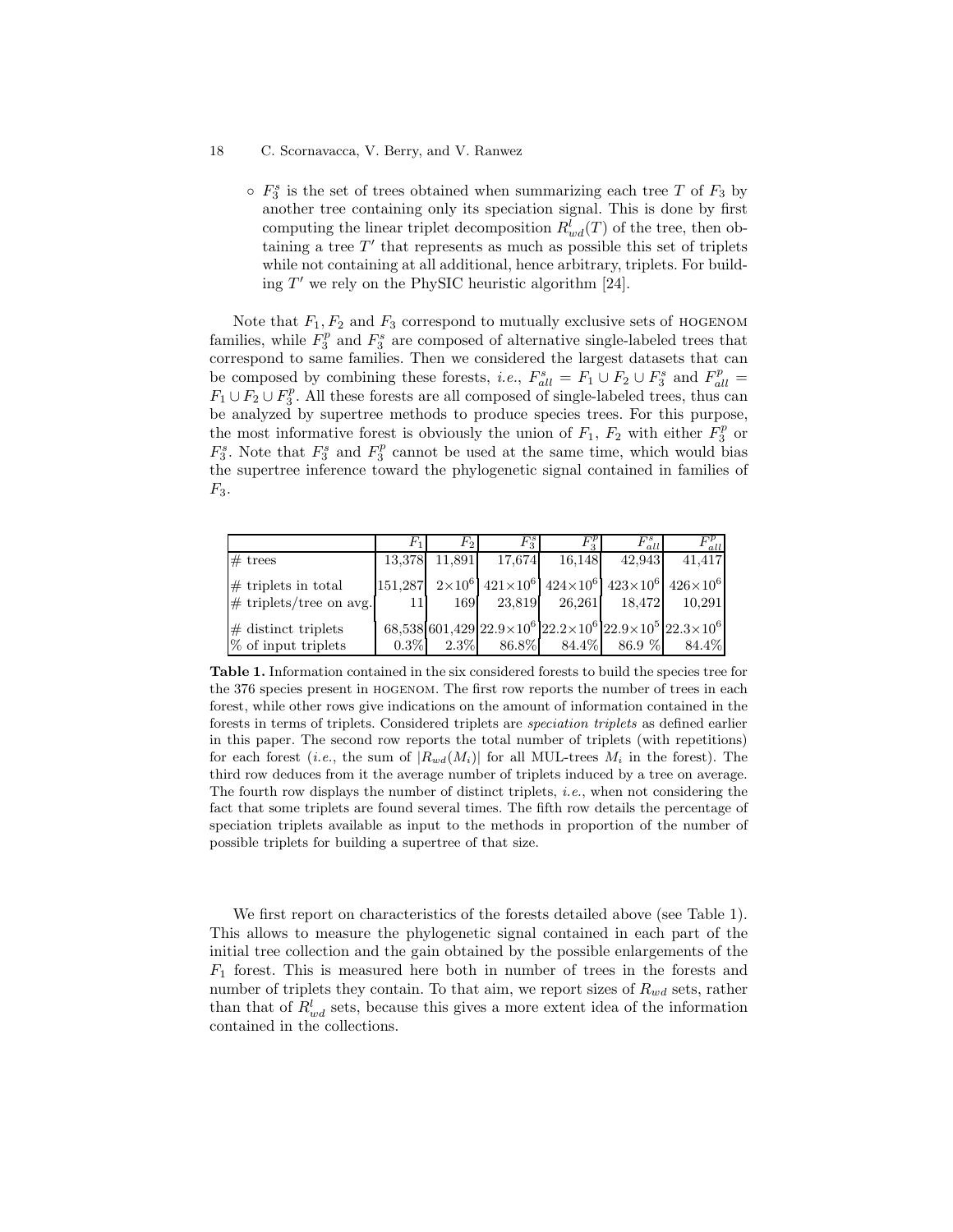From the number of trees in the different collections displayed in Table 1, it can be observed that the algorithms proposed in this paper allow to use up to 43k gene families instead of the 13k trees corresponding to orthologous genes with no detected paralogs. These 43k trees represent more than 90% of hogenom gene families, i.e., more than three times the number of gene families that can be used in phylogenomic studies.

What is even more impressive is the gain in the amount of topological information for building the species tree. Indeed, from the second and third row of the table, it can be seen that trees in  $F_1$  include on average few species. This is due to the fact that most of the large trees contain duplication nodes. Indeed, widening the scope of considered species for a same family increases the probability of observing duplicated sequences. This is particularly true for some species that are known to have undergone ancient duplications of their whole genome. Taking the presence of duplications into account, even in a very simple way as done to obtain  $F_2$ , allows a significant increase in the expressed phylogenetic signal. Indeed, though  $F_2$  contains roughtly the same number of trees than  $F_1$ , it contains 10 times more speciation triplets. However, as  $F_2$  only allows identical resolution of duplicated sequences, most trees translating the presence of several duplication and/or transfer events can only be represented in the  $F_3$ forests. The table shows that the more refined analyses conducted to compose  $F_3^p$  and  $F_3^s$  lead to a very significant increase in the number of speciation information extracted (about 2,000 times more speciation triplets than  $F_1$  and 300 times more distinct speciation triplets).

Moreover, the increase of the additionally available information covers harmoniously the set of all possible triplets, as the number of distinct triplets for which the input forest contains a resolution goes from 68.5k to almost 23 millions. In terms of percentage of information available to build a species tree, the last row of Table 1 shows that the critic of Bapteste et al [28] was well founded since less than  $1\%$  triplets of all possible triplets are contained in the  $F_1$  forest. In contrast, this increases up to 86.9% in the best case that we can now consider (forest  $F_{all}^s$ ).

### 7.2 Running times

All algorithms have been implemented in  $C++$ . In table 7.2 we report the running times of the algorithms presented in Sections 3-5 on the hogenom data base on a Linux-based machine running with 3 GHz processor and 4 GB RAM.

### 7.3 Building supertrees

It now remains to be seen whether the increase in the amount of available information benefits the species tree construction step, *i.e.*, whether the extracted information is of good quality. This is the question we now address. To build supertrees, we composed several datasets from the above forests: the four forests  $F_1, F_2, F_3^s, F_3^p$  were each considered separately, then we considered the two largest forests that could be composed from these basic ones, namely  $F_{all}^s$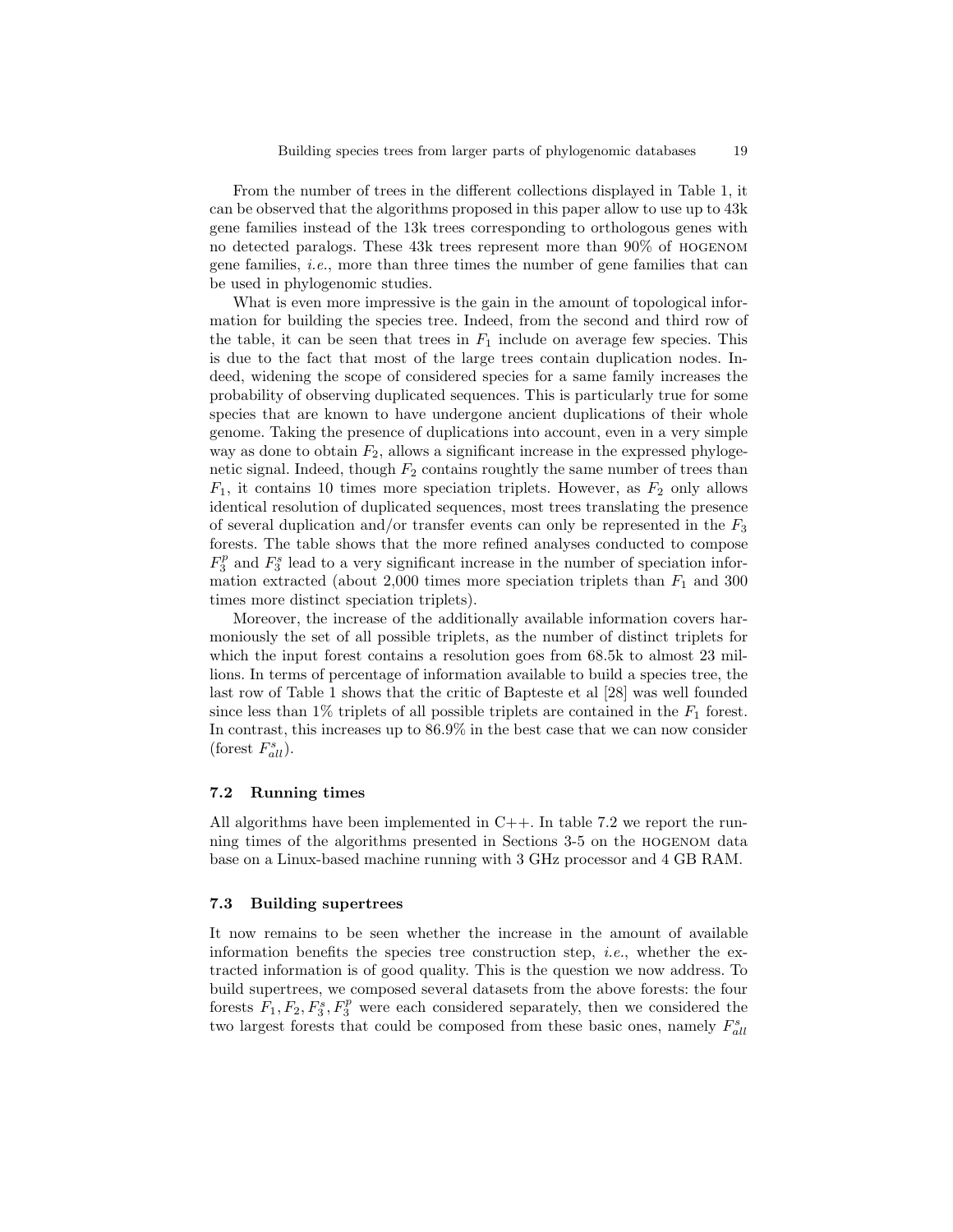|                   | applied algorithms                                                        | running time |
|-------------------|---------------------------------------------------------------------------|--------------|
|                   | obtaining $F_1$ checking if $\mathcal{D}(M) \neq \emptyset$ (algorithm 1) | 2m20s        |
| obtaining $F_2$   | algorithm 2                                                               | 5m1s         |
| obtaining $F_3$   | AncestralBuild algorithm                                                  | 14m40s       |
| obtaining $F_3^p$ | algorithm 4                                                               | 0m14s        |
| obtaining $F_3^s$ | PhySIC algorithm                                                          | 21m14s       |

Table 2. Running times of the algorithms presented in Sections 3- 5 on the hogenom gene tree collection.

and  $F_{all}^p$ . Two supertree methods were considered: the well-known MRP method [10] and the more recent PhySIC IST method [12]. The two methods differ in the way they deal with contradictory topological signals found in the source trees. MRP is a voting method, i.e., arbitrating between conflicting signals in favor of the most frequent one, that relies on the maximum parsimony criterion. In contrast, PhySIC IST is a method merely built from a veto principle, i.e., allowing pieces of contradictory signal to vote against resolution of some branches in the supertree. As a result, PhySIC IST infers more reliable but less resolved supertrees. This veto behavior can be tempered by removing the less frequent triplets from the input trees. This preprocess is regulated by a parameter called STC (source tree correction), for which we used different values in our experiments: 0.9, 0.8, 0.5, ordered by increasing tolerance to contradictory signal.

|                                                                  | $F_1$ | $F_2$  | $F^s_{\mathcal{P}}$ | $\overline{F_3^p}$ | $F_{all}^s$ | $F_{all}^{\overline{p}}$              |
|------------------------------------------------------------------|-------|--------|---------------------|--------------------|-------------|---------------------------------------|
| $\vert$ CIC of PhySIC IST $(0.9)$                                | $2\%$ | $12\%$ | 48%                 | $46\%$             | 47\%        | 44\%                                  |
| $\#$ species PhySIC IST (0.9)                                    | 22    | 67     | 204                 | 198                | <b>200</b>  | 189                                   |
| $CIC$ of PhySIC_IST $(0.8)$                                      | $3\%$ | $16\%$ | 59%                 | 54%                | 57%         | 51\%                                  |
| $\#$ species PhySIC_IST (0.8)                                    | 22    | 81     | 241                 | 225                | 234         | 213                                   |
| CIC of PhySIC IST (0.5)                                          | $3\%$ | 19%    | 81\%                | 79%                | $60\%$      | 61%                                   |
| $\#$ species PhySIC IST (0.5)                                    | 23    | 96     | 323                 | 318                | 246         | 248                                   |
| CIC of MRP supertree<br>$\#$ of most pars. trees for MRP N/A N/A |       |        | 510                 | 2                  |             | $N/A$ N/A 98.01% 99.90% 99.73% 99.95% |

Table 3. Characteristics of the supertrees built by MRP and PhySIC IST from investigated forests. CIC values (*i.e.*, resolution degree  $[12]$ ) of the inferred supertrees are detailed, as well as the number of species in the supertrees for the non-complementary PhySIC IST method. The latter method was run for three different values of its STC threshold (ie. contradiction intolerance, see main text): 0.5, 0.8 and 0.9. Last row details the number of most parsimonious trees found by MRP in each case.

A first general observation is that, as expected, the resolution degree (CIC value) of the supertrees proposed by all methods increases as the amount of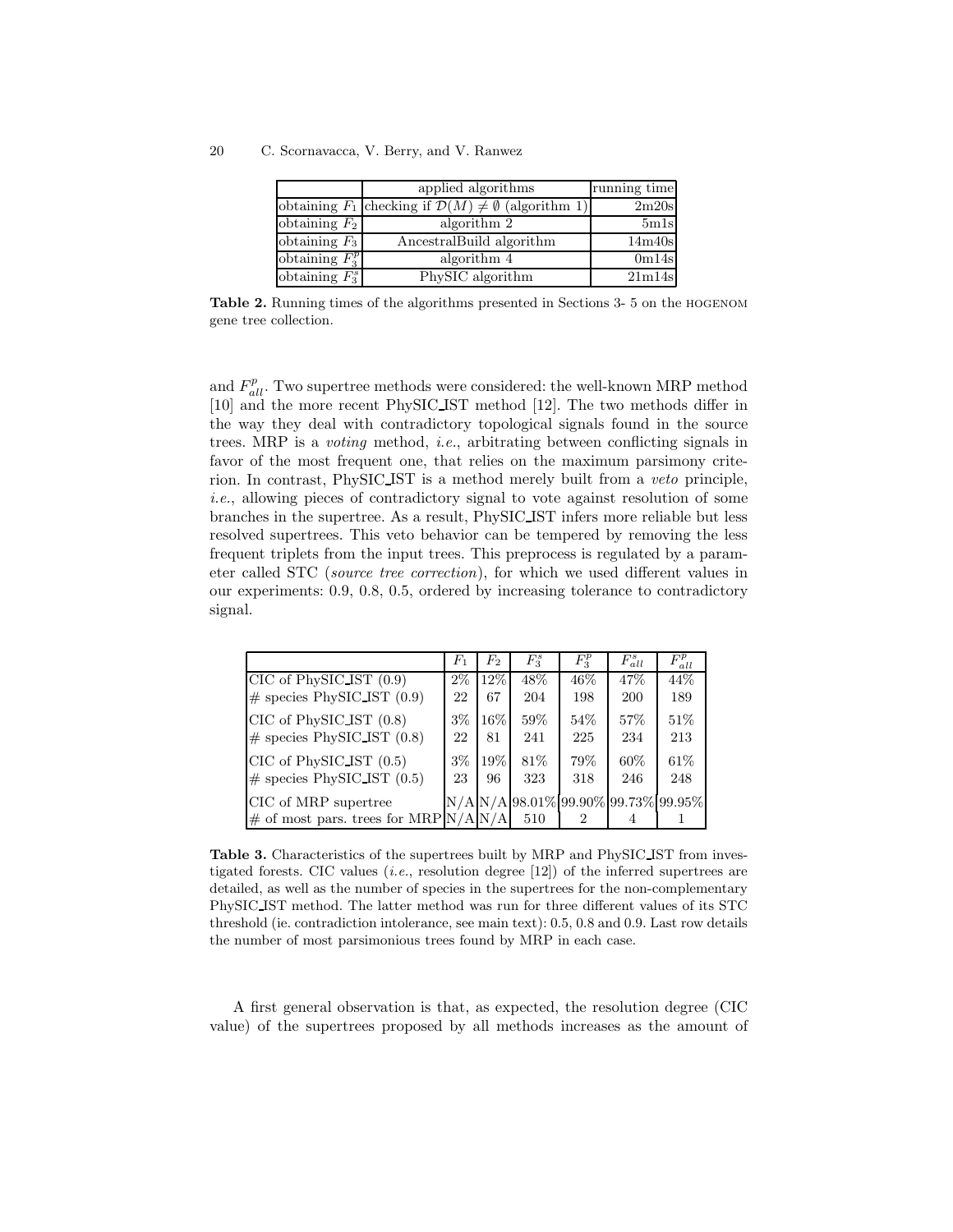available information increases. This is shown by the first line of Table 3 when going from  $F_1$  to  $F_2$  and from  $F_2$  to  $F_3$  forests. When going from  $F_3$  forests to the corresponding  $F_{all}$  ones, the MRP method follows again the same tendency, while the PhySIC IST method does not. This is however explained by an increase in the level of contradictory signal present in the information that PhySIC IST extracts from the forests when going from  $F_3^s$  to  $F_{all}^s$  and similarly from  $F_3^p$  to  $F_{all}^{p}$  (data not shown).

We first analyze results of the MRP method. On datasets  $F_1$  and  $F_2$ , the method was interrupted after a week computation. Most probably, the method couldn't give any supertree in these cases $<sup>6</sup>$  due to too poor phylogenetic signal</sup> contained in the forests (as can be checked in Table 1). As a result, the parsimony criterion could not distinguish between candidate supertrees due to a huge number of most parsimonious trees. Other datasets did not suffer from this problem as they contained several thousand times more signal. However, even for the relatively large datasets  $F_3^p$  and  $F_3^s$ , the parsimony analysis found several most parsimonious trees. The number of most parsimonious tree was always reduced when completing these forests with the relatively small  $F_1$  and  $F_2$  forests (*i.e.*, datasets  $F_{all}^s$  and  $F_{all}^p$ ). This shows how important it is to use every possible bit of information that can be extracted from the data when dealing with such large phylogenies spanning the origins of life.

When observing the structure of the inferred supertrees, for all datasets it can be observed that super-kingdoms are respected up to 5 taxa over the 376 considered: Archaea and Eukaryotes are monophyletic, while Bacteria are splitted into several paraphyletic groups. Moreover, the number of badly placed species always decreases when going from  $F_3^p$ ,  $F_3^s$  to  $F_{all}^p$ ,  $F_{all}^s$  forests, again showing the interest in using all possibly available information.

Problematic species are the following:

- the Candidatus Carsonella ruddii bacteria groups with Archaea for the  $F_3^s$ dataset and within Eukaryotes with  $F_{all}^s$ . It is however placed just outside Eukaryotes in other datasets;
- the Encephalitozoon cuniculi (a.k.a. microsporidians) eukaryote groups with bacteria when building supertrees from  $F_3^s$  and  $F_3^p$ , however it correctly goes to the root of eukaryotes when resorting to  $F_{all}^s$  and  $F_{all}^p$ ;
- the Guillardia theta eukaryote behaves like Encephalitozoon cuniculi except that it is correctly placed only when using  $F_{all}^s$ . This species is well known to be problematic from a phylogenetic point of view, as it results from a long branch.
- the two bacteria Aquiflex Aeolicus and Thermotoga branch from a polytomous node at the root of archaea when analyzing  $F_{all}^s$  but are within bacteria for other datasets. It is believed that these taxa are indeed the closest bacteria from archaea (e.g., [31]).

The fact that bacteria are paraphyletic could be due to several effects. Firstly, perturbations introduced by an incorrect rooting of gene trees in general: the

 $6$  even when asked to restrict to a small number of most parsimonious trees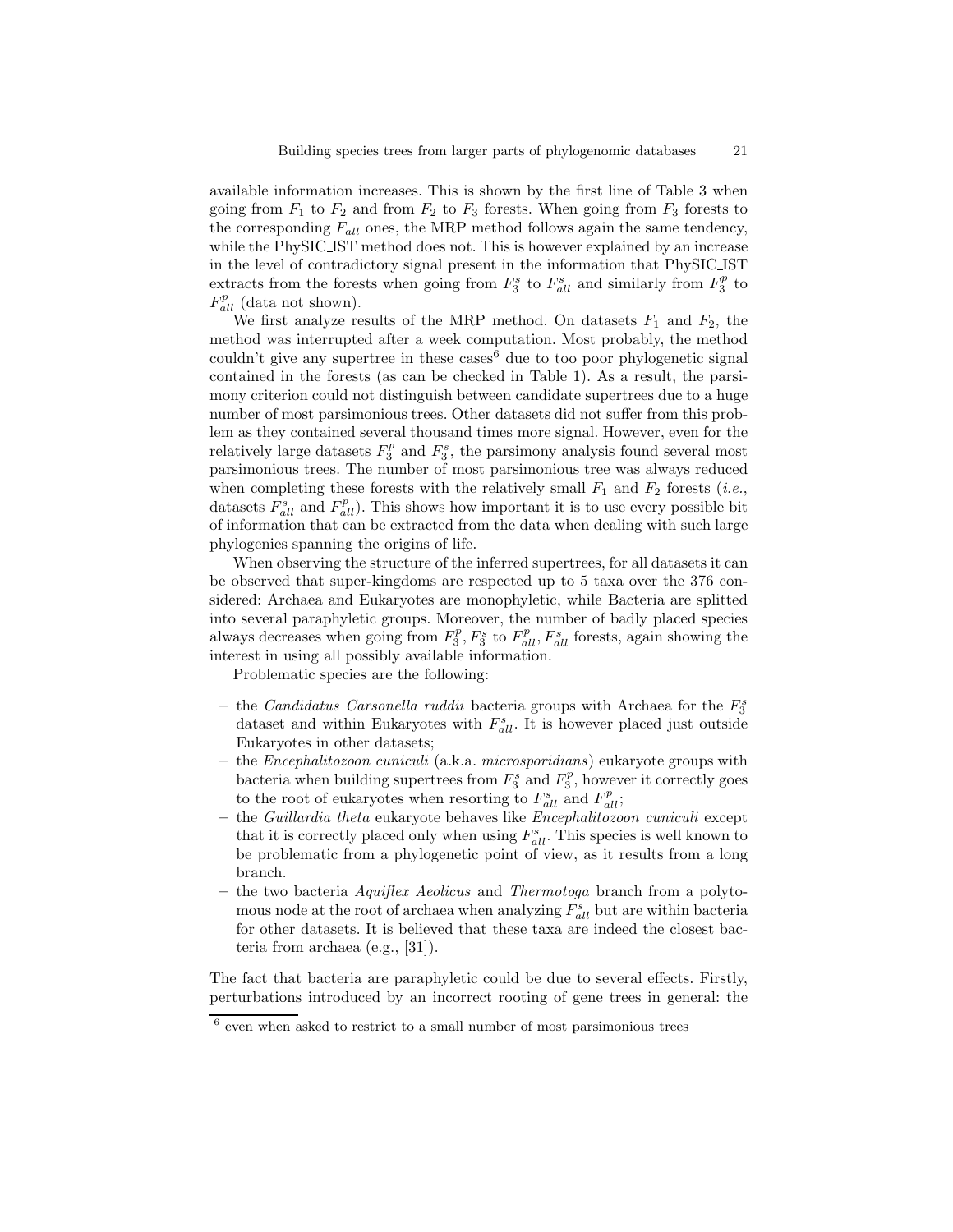midpoint rooting procedure was used in hogenom without manual curation. Second, it is has been established that some genes in eukaryotes have an endosymbiotic origin: mitochondria from an alpha proteobacteria and plastids from cyanobacteria [32, 33]. Thus, it is likely such eukaryotic genes vote for an incorrect placement of eukaryotes inside bacteria, making the latter paraphyletic. Once again a deeper analysis is of these effects is needed and we postpone it to a further study.

Nonetheless, species from the three super-kingdoms are overall well separated in inferred supertrees. This shows the good quality of the speciation information that we extracted from hogenom multigene families thanks algorithms presented here. That is, not only one can now extract more phylogenetic signal from phylogenomic databases, but this signal seems to be useful to build species trees. The next step is looking into details of the changes induced in the species tree inferred when going from  $F_3^p$ , resp.  $F_3^s$  to  $F_{all}^p$ , resp.  $F_{all}^s$ , but this deeper analysis is beyond the scope of the current paper.

The results obtained by the PhySIC IST supertree method are complementary to those obtained by MRP. Overall, the supertrees output by PhySIC IST are less resolved (as can be observed by CIC values of Table 1, but more correct phylogenies seem to be inferred in return as far as our analysis went, i.e., mostly looking at the separation between eukaryotes, bacteria and archaea. In all inferences from  $F_1$ ,  $F_3^s$ ,  $F_3^p$ ,  $F_{all}^s$ ,  $F_{all}^p$ , eukaryotes were always monophyletic, as well as archaea. Bacteria were monophyletic in 13 of these trees, while one group of bacteria went to the root of the tree for the dataset  $F_{all}^s$  analysed with threshold 0.8 and one group of bacteria went to the root of the archaea in the supertree inferred from  $F_3^s$  with threshold 0.8. Supertrees proposed from forest  $F_2$  are form a less idyllic picture, since we observe the same problems as for MRP supertrees, *i.e.*, several bacteria branching into the eukaryotic group.

We note that the smaller CIC values obtained by PhySIC IST in comparison to MRP is almost exclusively explained by the fact that some taxa species are not inserted, i.e., the PhySIC IST supertree contain very few polytomies (unresolved nodes), most trees being binary. This goes to an extreme for the smallest forest, where PhySIC IST supertrees contain less than 10% species, and only eukaryotes. This indicates that the method finds the positioning of bacteria and archaea too difficult given the small amount of information available in  $F_1$ . Recall also that MRP could not terminate for this forest. The supertrees proposed by PhySIC IST in this case conforms mostly to what is known on eukaryotes, e.g. encoded in the NCBI taxonomy. The two differences are Encephalitozoon cuniculi going to the root of the eukaryotes, and the group composed of Leishmania major and Trypanosoma brucei that goes into the *coelomata* group instead of being at the root of eukaryotes. Recall that the eukaryote *Encephalitozoon cuni*culi is a problematic species for MRP. As an improvement, PhySIC IST places it most often at the basis of the eukaryotic group, and not among bacteria. Though, the acknowledged position for this taxa is deeper in the eukaryotes. All in all, this confirms the hypothesis of a problematic positioning of this taxa in the hogenom gene trees.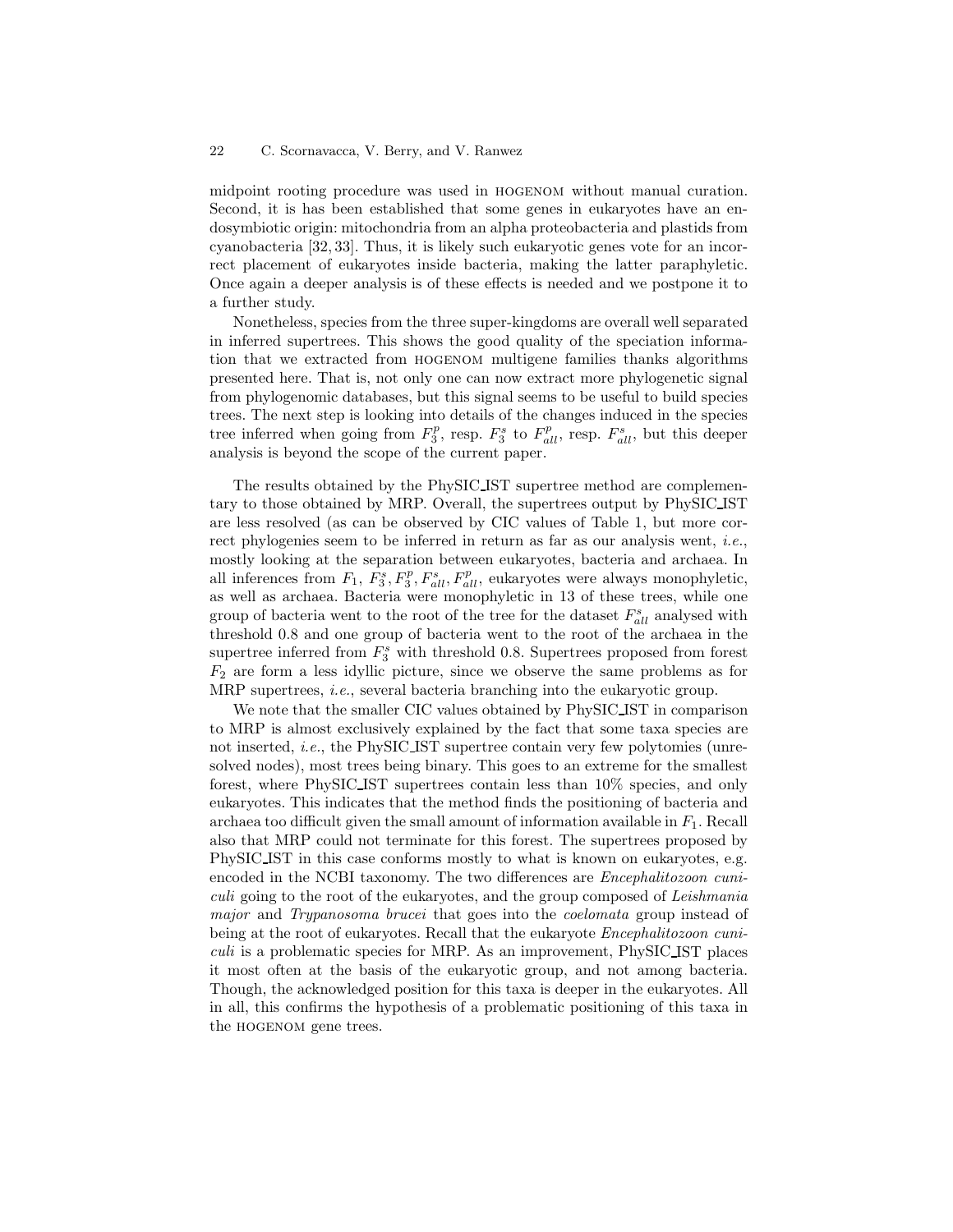In contrast to what happens for  $F_1$ , supertrees inferred from other forests contain species from the three super kindgoms, most usually well-separated as indicated above. Lastly, we note that the resolution proposed by PhySIC IST supertrees for these groups oscillates between the two possible topologies, *i.e.*, the two grouped ones being different depending on the forests, and sometimes also depending on the STC thresholds used. This confirms that contradictory signal exist in hogenom data for deciding how to root the Tree of Life, likely due to a too crude rooting procedure of the gene trees.

### 8 Conclusions

In this paper we presented several algorithms to transform multi-labeled evolutionary trees into single-labeled ones so that they can be used by all existent supertree methods. We studied the impact of these algorithms on a phylogenomic database. Results showed that not only these algorithms allow to extract more information, but that supertrees inferred from this extra information are much more resolved and, at a first rough level of analysis, globally in accordance to phylogenetic knowledge. Moreover, the algorithms shown very inexpensive running times, e.g. processing several million trees in a few minutes for some of them.

Future work includes a more thorough analysis of the inferred supertrees, i.e., to look at the proposed phylogeny for major bacterial groups. However, this could only be done after refining the rooting procedure applied to hogenom gene trees. Further theoretical developments needs to be done to obtain more involved FPT algorithms to solve the MIPCF problem.

### Acknowledgment

This work was funded by the ANR-08-EMER-011 project.

# References

- 1. Cotton, J., Page, R.: Rates and patterns of gene duplication and loss in the human genome. In of London. Biological science, R.S., ed.: Proceedings. Volume 272. (2005) 277–283
- 2. Ma, B., Li, M., Zhang, L.: From gene trees to species trees. SIAM J. Comput 30 (2000) 729—752
- 3. Hallett, M.T., Lagergren, J.: New algorithms for the duplication-loss model. In: RECOMB2000, Fourth Annual International Conference on Computational Molecular Biology. (2000) 138–146
- 4. Chen, K., Durand, D., Farach-Colton, M.: Notung: a program for dating gene duplications and optimizing gene family trees. J Comput Biol 7 (2000) 429—444
- 5. Vernot, B., Stolzer, M., Goldman, A., Durand, D.: Reconciliation with non-binary species trees. J Comput Biol 15(8) (2008) 981—1006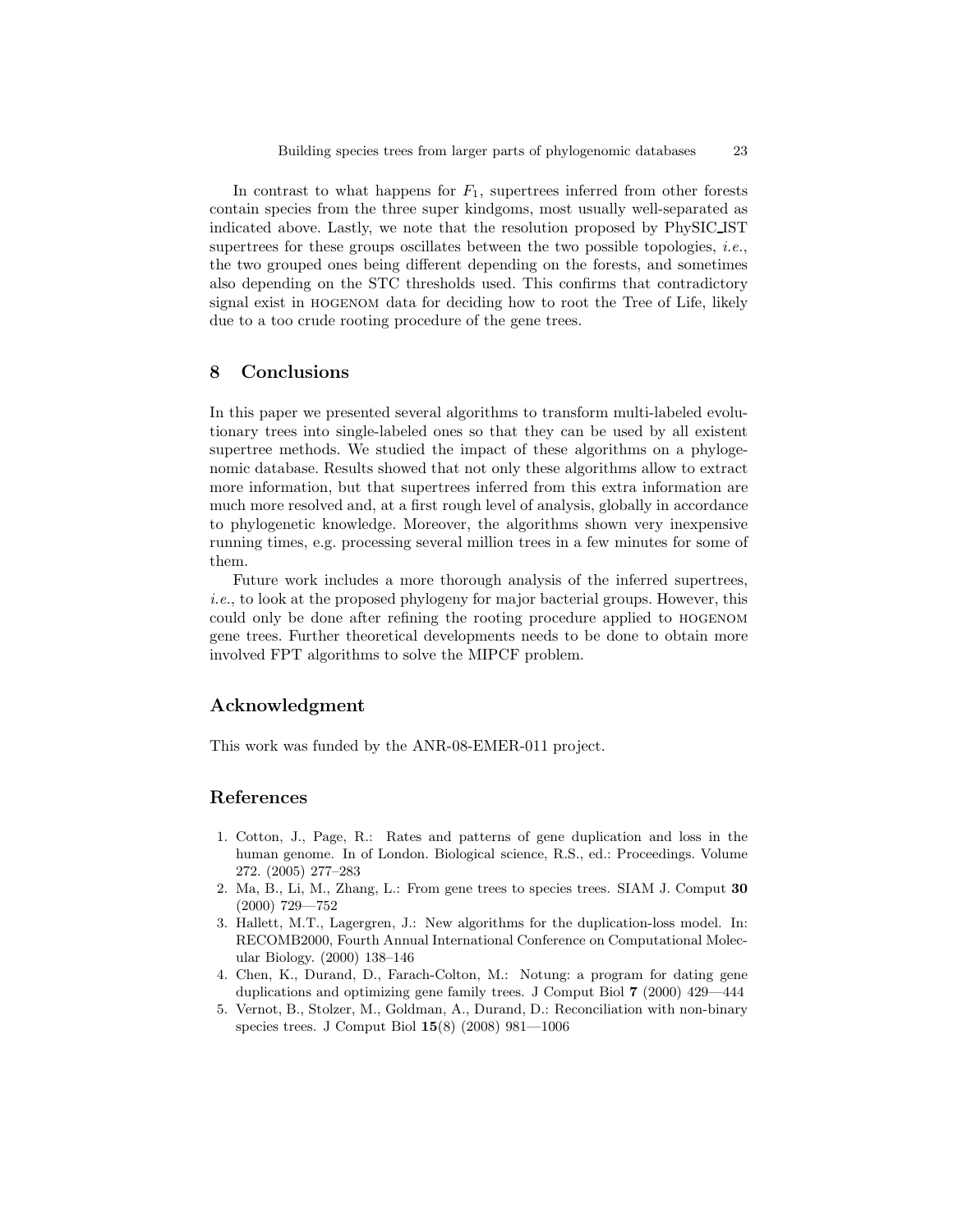- 24 C. Scornavacca, V. Berry, and V. Ranwez
- 6. Chauve, C., Doyon, J.P., El-Mabrouk, N.: Gene family evolution by duplication, speciation, and loss. J Comput Biol 15(8) (2008) 1043—1062
- 7. Goodman, M., Czelusniak, J., Moore, G., A.E., R.H., Matsuda, G.: Fitting the Gene Lineage into its Species Lineage, a Parsimony Strategy Illustrated by Cladograms Constructed from Globin Sequences. Systematic Zoology 28(2) (1979) 132— 163
- 8. Arvestad, L., Berglund, A., Lagergren, J., Sennblad, B.: Bayesian gene/species tree reconciliation and orthology analysis using MCMC. Bioinformatics 19 Suppl  $1(2003)$  7-15
- 9. Durand, D., Halldórsson, B., Vernot, B.: A hybrid micro-macroevolutionary approach to gene tree reconstruction. J. Comput. Biol. 13 (Mar 2006) 320—335
- 10. Baum, B.R., Ragan, M.A.: The MRP method. In Bininda-Emonds, O., ed.: Phylogenetic supertrees: combining information to reveal the Tree of Life. Kluwer (2004) 17–34
- 11. Page, R.D.M.: Modified mincut supertrees. In Guigó, R., Gusfield, D., eds.: Proceedings of the 2nd International Workshop on Algorithms in Bioinformatics (WABI'02). (2002) 537–552
- 12. Scornavacca, C., Berry, V., Lefort, V., Douzery, E.J.P., Ranwez, V.: Physic ist: cleaning source trees to infer more informative supertrees. BMC Bioinformatics 9(8) (2008) 413
- 13. Gusfield, D.: Efficient algorithms for inferring evolutionary trees. Networks 21 (1991) 12–28
- 14. Aho, A.V., Sagiv, Y., Szymanski, T.G., Ullman, J.D.: Inferring a tree from lowest common ancestors with an application to the optimization of relational expressions. SIAM J. Comp. 10(3) (1981) 405–421
- 15. Harel, D., Tarjan, R.E.: Fast algorithms for finding nearest common ancestors. SIAM J. Comput. 13(2) (1984) 338–355
- 16. Bender, M.A., Farach-Colton, M.: The lca problem revisited. In Springer-Verlag, ed.: LATIN '00: Proceedings of the 4th Latin American Symposium on Theoretical Informatics. (2000) 88–94
- 17. Berry, V., Semple, C.: Fast computation of supertrees for compatible phylogenies with nested taxa. Syst. Biol. 55 (2006) 270–288
- 18. Steel, M.: The complexity of reconstructing trees from qualitative characters and subtrees. Journal of Classification  $9(1)$  (January 1992) 91–116
- 19. Semple, C., Steel, M.A.: Phylogenetics. Volume 24 of Oxford Lecture Series in Mathematics and its Applications. Oxford University Press (2003)
- 20. Grunewald, S., Steel, M.A., Swenson, M.S.: Closure operations in phylogenetics. Mathematical Biosciences 208(2) (2007) 521–37
- 21. Bryant, D., Steel, M.: Extension operations on sets of leaf-labelled trees. Adv. Appl. Math. 16(4) (1995) 425–453
- 22. Berry, V., Nicolas, F.: Improved parameterized complexity of the maximum agreement subtree and maximum compatible tree problems. IEEE/ACM Trans. Comput. Biol. Bioinformatics 3(3) (2006) 289–302
- 23. Aho, A., Hopcroft, J., Ullman, J.: The Design and Analysis of Computer Algorithms. Addison-Wesley Longman Publishing Co., Inc., Boston, MA, USA (1974)
- 24. Ranwez, V., Berry, V., Criscuolo, A., Fabre, P., Guillemot, S., Scornavacca, C., Douzery, E.: PhySIC: a veto supertree method with desirable properties. Syst. Biol. 56 (Oct 2007) 798–817
- 25. Semple, C., Steel, M.: A supertree method for rooted trees. Discrete Appl. Math. 105 (2000) 147–158